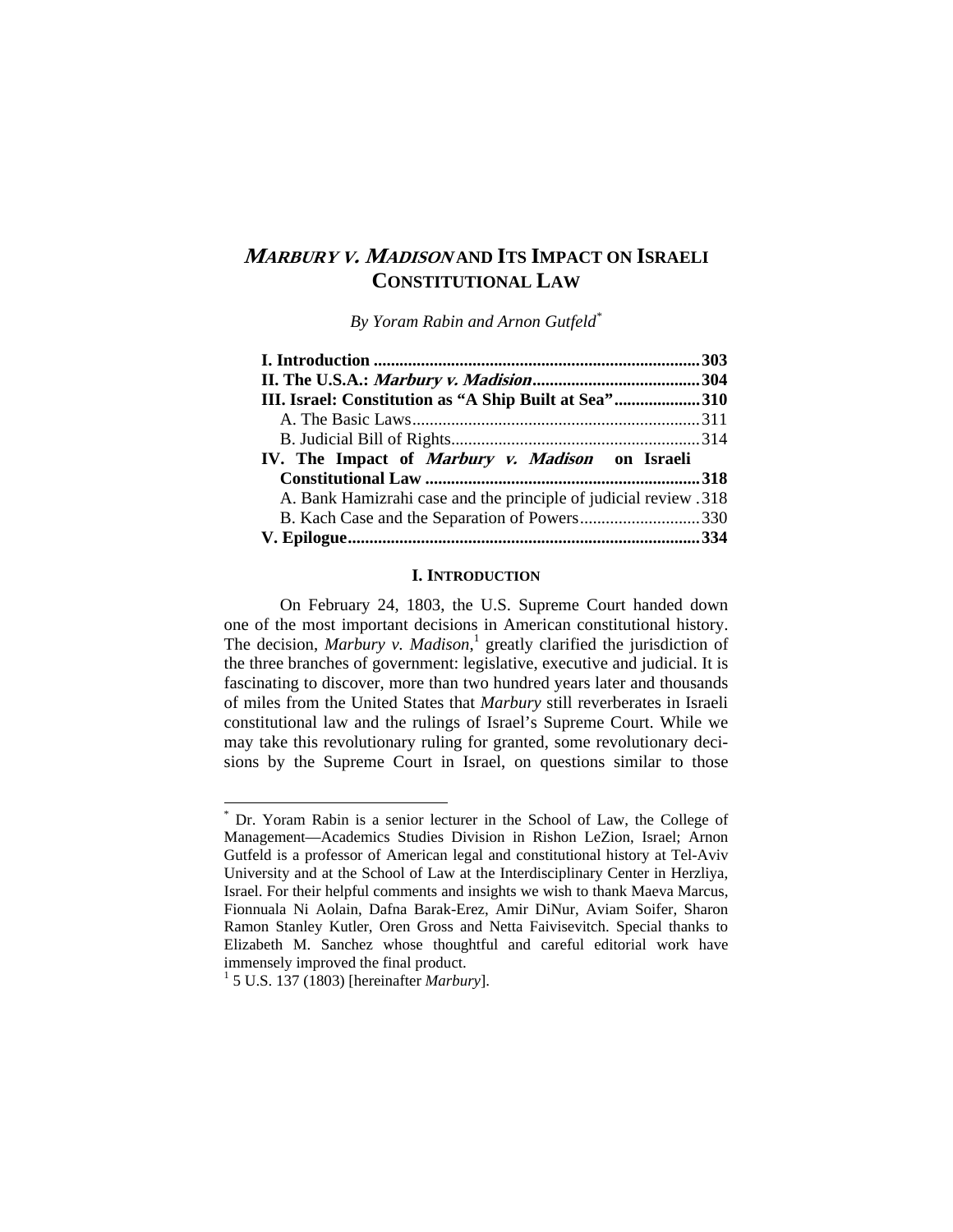decided in *Marbury*, are not yet accepted by consensus. Additionally, under the Israeli legal system, the court's power of judicial review does not arise from an express constitutional provision, as it does in most Western legal systems. Rather, in Israel, the power of judicial review exists through an interpretation of several bodies of constitutional documents. Similarly, the origin of judicial review in the U.S. is the Supreme Court's interpretation of a constitutional document in *Marbury*, which makes for an interesting comparison.

 This paper discusses the influences of the *Marbury* decision in Israeli constitutional law and the various contexts in which the Israeli Supreme Court has cited *Marbury* in its rulings. In so doing, this paper conducts a comparative analysis of the *Marbury* decision and those Israeli Supreme Court decisions for which provided support.

 To date, *Marbury* has been cited by the Israeli Supreme Court in seven of its decisions.<sup>2</sup> This paper will focus on two of these decisions. The main legal issues put before the court in the decisions are among the most fundamental and important of issues on which Israeli democracy is based: the principles of the separation of powers and judicial review of laws enacted by the legislature.

 Before reviewing and analyzing these decisions, this paper first discusses *Marbury*, the circumstances surrounding it and its historical implications.<sup>3</sup>

#### **II. THE U.S.A.: <sup>M</sup>ARBURY V. MADISION**

 On October 16, 1800, just a few weeks before congressional and presidential elections were to be held, U.S. Supreme Court Justice Oliver

 2 HCJ 73/85 Kach Faction v. Shlomo Hillel—Knesset Speaker [1985] IsrSC 39(3) 141; HCJ 428/86 Yitzhak Barzilai, Adv. v. Government of Israel [1986] IsrSC 40(3) 505; HCJ 142/89 Laor Movement—One Heart and a New Spirit v. Knesset Speaker [1990] IsrSC 44(3) 529, 538 (hereinafter "Laor"); HCJ 1000/92 Hava Bavli v. Rabbinical High Court—Jerusalem [1994] IsrSC 48(2) 221; Civil Appeal 6892/93 United Mizrahi Bank v. Migdal Cooperative Village [1995] IsrSC 49(4) 221, 416 (hereinafter "*Bank Hamizrahi"*); HCJ 6652/96 The Association for Civil Rights in Israel v. Minister of the Interior, [1998] IsrSC 52(3) 117, 126; HCJ 1993/03 Movement for Quality Government in Israel v. Prime Minister, Mr. Ariel Sharon [2003] IsrSC 57(6) 817.

<sup>3</sup> *See* SUZANNA SHERRY, *The Intellectual Background of Marbury v. Madison*, *in* ARGUING MARBURY V. MADISON 47, 47–64 (2005).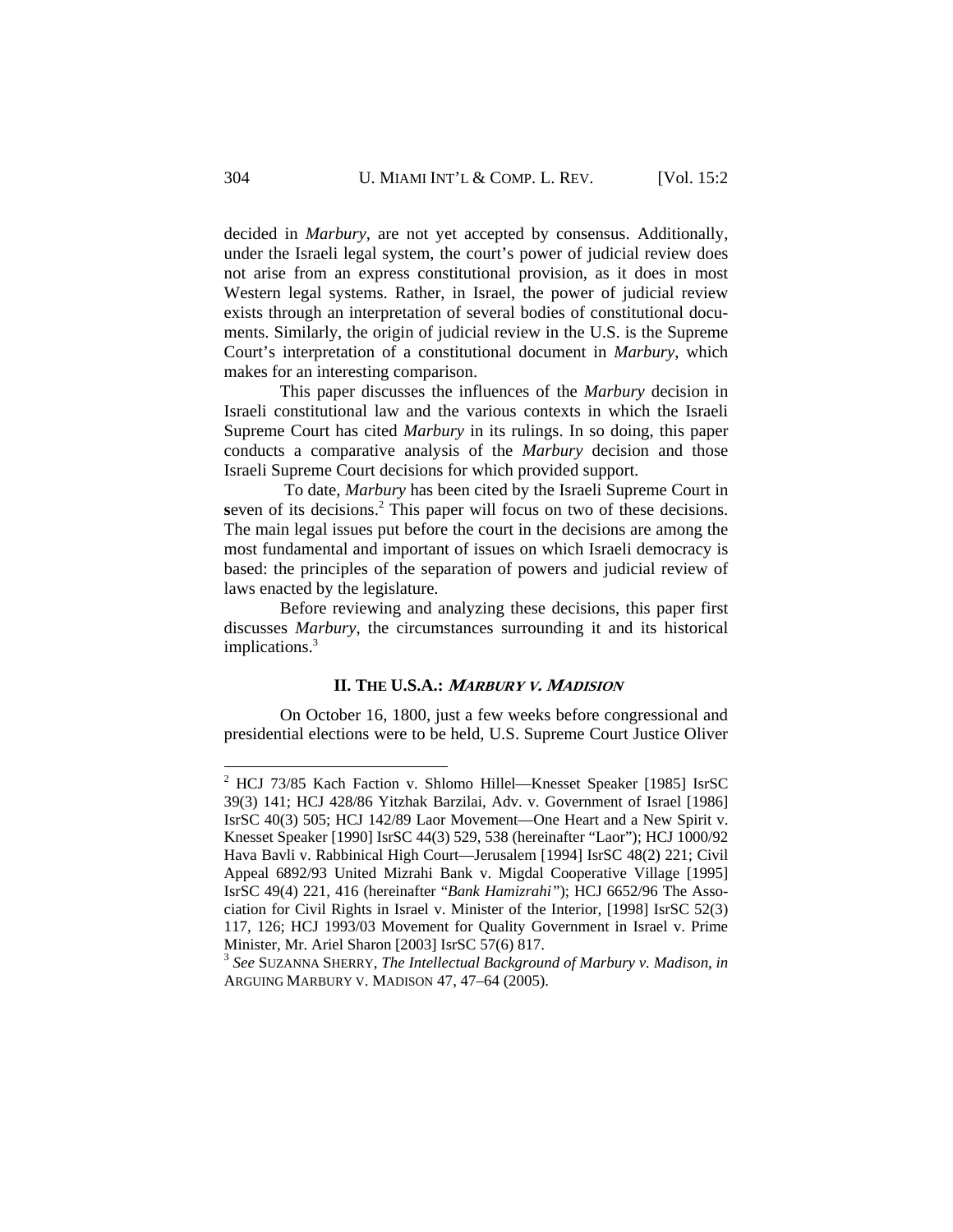Ellsworth resigned. President John Adams, leader of the soon-to-bedefeated Federalist Party, nominated John Jay for the position. Everyone was shocked by Adams' selection. Jay, a former Chief Justice and current governor of the state of New York, declined the appointment, as he believed that the U.S. Supreme Court lacked any politically operative power. From his own experience he knew that the Supreme Court did not play an important role in the national government.<sup>4</sup> The U.S. Supreme Court was, as Alexander Hamilton had contended, the "least dangerous branch" of government. Jay also declined the nomination because the justices were required to ride circuit. After receiving notice that Jay declined the nomination, Adams had little time to nominate another candidate because Jay delayed his reply. Thus, Adams turned to his secretary of state, John Marshall in an effort to avoid nominating William Paterson, who the Federalists supported as a candidate.

 On December 12 of that year, it became clear that Thomas Jefferson and the Republican Party had won the presidential election. The power of the federal judicial system was one of the main conflicts between the Republicans and the Federalists during the latter's years in power, and therefore was a stormy focus of tension during the election.5

 Two months after it became apparent Jefferson had won, but before Jefferson and his administration had formally commenced their term of office, Congress passed the Judiciary Act of 1801, which created six new federal judicial circuits.<sup>6</sup> Within thirteen days, Adams forwarded a list of sixteen new judges to Congress, all loyal Federalist Party

 4 WILLIAM R. CASTO, THE SUPREME COURT IN THE EARLY REPUBLIC: THE CHIEF JUSTICESHIP OF JOHN JAY AND OLIVER ELSWORTH 124–125 (1995); JAMES PERRY, SUPREME COURT APPOINTMENTS 1789–1801: CRITERIA, PRESI-DENTIAL STYLE AND THE PRESS OF EVENTS 6 (1998).<br><sup>5</sup> JACK N. RAKOVE, *The Political Presidency: Discovery and Intervention*, *in* 

THE REVOLUTION OF 1800: DEMOCRACY, RACE AND THE NEW REPUBLIC 30 (2002); NORMAN K. RISJORD**,** THOMAS JEFFERSON 114–122**,** 135–136**;**  BERNARD A. WEISBERGER, AMERICA AFIRE 227–277, 292–293 (2002); JOHN FERLING, ADAMS VS. JEFFERSON: THE TUMULTUOUS ELECTION OF 1800 at 162– 196 (2004).

<sup>&</sup>lt;sup>6</sup> Congress repealed the Judiciary Act of 1801 in March of 1802 and in April, declared the Judiciary Act of 1789 was once again operative. That meant that the Supreme Court would meet in February, skipping the June and December terms stipulated in the 1801 Act. *See* HERBERT A. JOHNSON, THE CHIEF JUSTICESHIP OF JOHN MARSHALL, 1801–1835 at 54–57 (1997).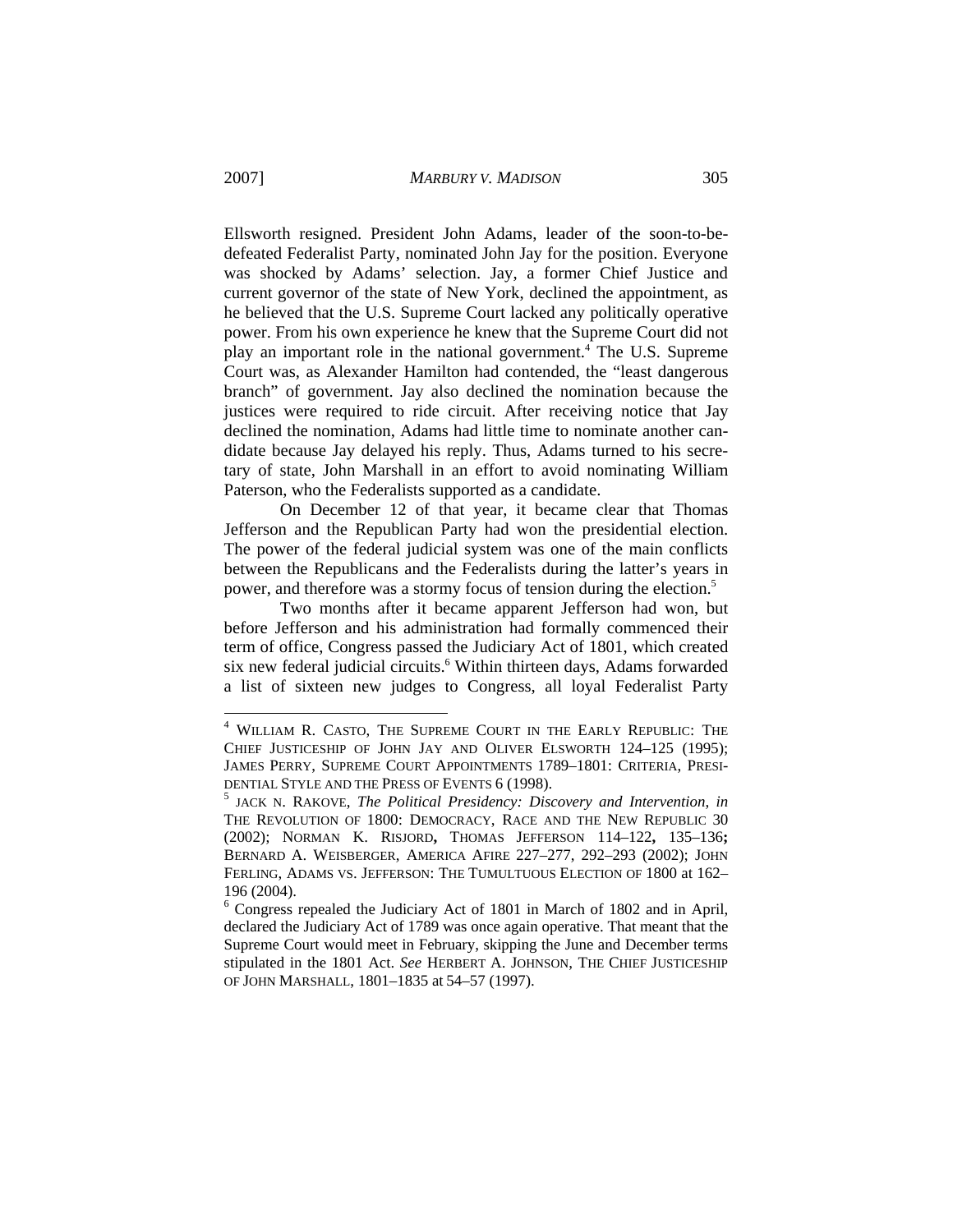members, and the appointments were subsequently approved on March 2, 1801. The Judiciary Act of 1801 also stated that the next Supreme Court vacancy would not be filled, thereby reducing the number of justices from six to five. This was an attempt by the Federalist Congress to deny Jefferson the opportunity to appoint a judge to the Supreme Court.

 In addition, at the very end of Adams's term, Congress also passed the Organic Act of the District of Columbia, which regulated the appointment of justices of the peace to the District of Columbia adjoining Alexandria, Virginia. Relying on this law, and on an existing act of Congress passed the previous year, which authorized the President to make these appointments to the magistrates' courts in the districts and to decide on the number needed in each district, outgoing President John Adams appointed forty-two new justices of the peace to the magistrates courts in the District of Columbia. As a purely political decision, the Senate later confirmed each appointment. Most significantly, one of the forty-two justices appointed was William Marbury.

 After Adams signed the commissions and the Senate approved, the commissions were returned to Marshall, then secretary of state, to be stamped with the Great Seal of the United States. This took place at nine o'clock in the evening on March 3. Coincidentally, Adams' term as president would end at midnight that same day. Marshall delivered the commissions, but in his haste, four of the commissions were overlooked, including that of Marbury. Consequently, the Marbury's appointment and three others remained unsealed.

 After he was sworn into office, Jefferson found the undelivered commissions and instructed that some of them be withheld, an instruction that denied the validity of the appointment of four justices of the peace, including Marbury. This was the opening salvo in what would be a broad and unbridled Republican attack against one of the pillars of the American system: the autonomy and independence of members of the judicial system after their appointment and approval by the Senate. Jefferson, who proved himself a majoritarian, had no qualms about using an elected majority to achieve his goals, even at the price of destroying the very foundations of American democracy. Accordingly, Jefferson, furious at Adams's last-minute action, reduced the number of appointees from forty-two to thirty and submitted the new list for Senate approval.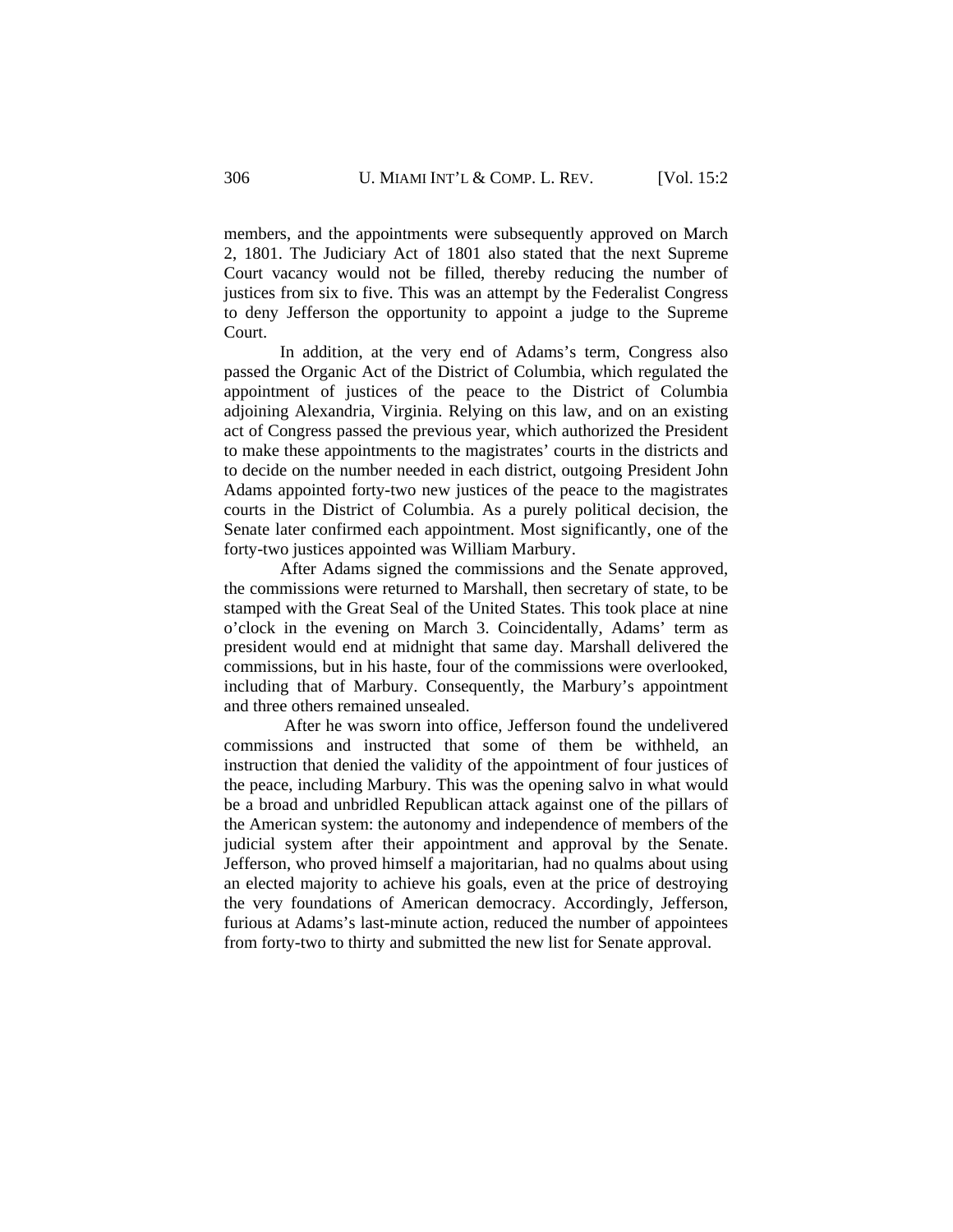Jefferson also sought abrogation of the Circuit Court Act by Congress and the dismissal of the sixteen new federal judges appointed by Adams. To complete the task, Congress passed an act that delayed the convening of the Supreme Court for approximately one year because they feared that the Court might try to abrogate the law as unconstitutional. Congress also believed that the Republicans would win twothirds of both houses in the congressional elections of November 1802, which would precede the convening of the Supreme Court in February 1803, the result of which would be that Congress could then impeach all the federalist judges who had been appointed for life

 A petition filed in the Supreme Court by Marbury, and the other three commissioned justices of the peace, asked the Court to issue a writ of mandamus commanding James Madison, the new secretary of state in the Jefferson administration, to deliver their commissions as justices of the peace for the District of Columbia. Madison and the Republican Attorney General, Levi Lincoln, ignored the petition out of loyalty to the Executive and the obligation they felt to protect its rights, despite a competing respect for the Supreme Court. Marshall, a new chief justice who was also a political appointee, feared that, the petition, filed by the members of his own party, might well arouse the ire of the President, Congress and the public. The possibility that President Jefferson and Secretary of State Madison would simply ignore a ruling against them as they had ignored the petition itself was far from untenable.

 Conversely, dismissal of the petition from Marbury and his colleagues was inherently intolerable to Marshall. At issue was whether the appointments of Marbury and the other three justices of the peace were legitimate where they were a result of a hasty political action by a lame duck president. Additionally, Adams had pushed through these appointments "by whip and spur" as Jefferson phrased it

 In view of this political and legal complication, Marshall, employing impressive legal dexterity, was able to produce a judicial tour de force which bore aloft that "ostensibly powerless" institution—the Supreme Court. With great wisdom, Marshall unraveled the political tangle and raised the Supreme Court to unprecedented heights. However, the Federalists, the parties to the case, and the Republicans all found reason to quarrel with the opinion, although not on the issue of judicial review. Marbury and the others were denied their commissions; the Federalists thought the decision cowardly; the Republicans were furious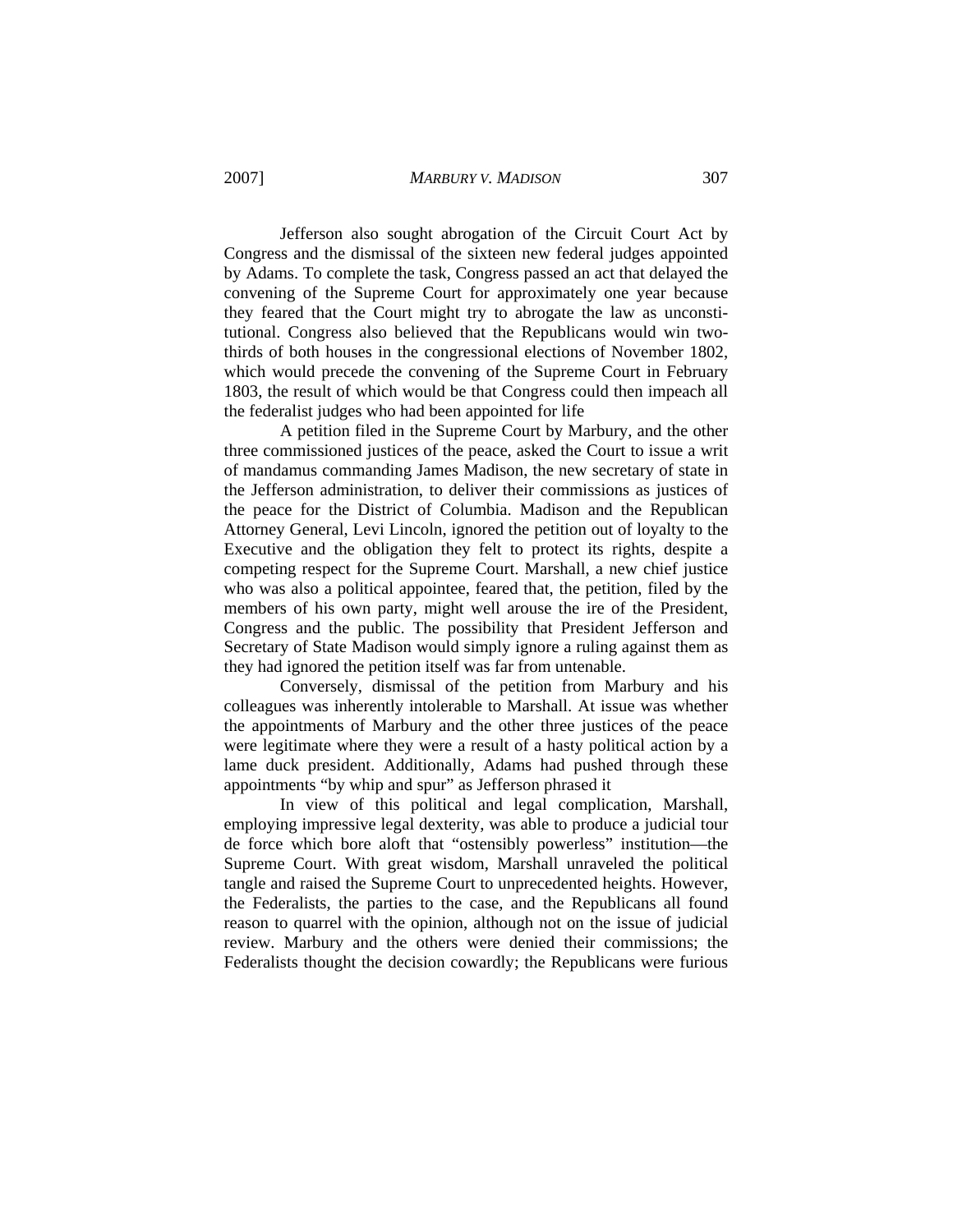with Marshall's lecture to Jefferson about executive power, believing that the Court in this matter lacked jurisdiction

 Marshall's decision contains not the slightest hint of the political drama that took place in the background, or of the disrespectful attitude of the new (Republican) administration toward the Supreme Court. *Marbury* was dealt with by Marshall on the technical, formal level, along a narrow and clearly delineated path. First, he ruled that the commissions were written, signed and sealed, and thus were lawful and valid. He then turned to the question of his ability to intervene in the activities of the executive branch and instruct it to act in a contrary way (i.e. to issue a writ of mandamus against Madison, instructing him not to delay the commissions any longer). $<sup>7</sup>$ </sup>

 For the purpose of this paper, it is appropriate to discuss the right of the Court to intervene. The Court left this question to the end of the inquiry, even though its natural place was earlier on since to discuss it first would have rendered the discussion of the other issues superfluous. It is the inquiry into this issue in particular that eventually gave rise to the historical and vitally important decisions in this case. There are those who believe that Justice Marshall reversed the logical order in his opinion so that he could "lecture" Secretary of State Madison on his duty to deliver the commissions in compliance with the law and launch a daring and shrewd attack condemning Jefferson's administration for the way in which it had opposed the Judiciary. This is particularly relevant as he recognized that an operative relief in the form of a writ of mandamus against the Executive was unrealistic in the circumstances, and his only option was therefore to employ piercing legal rhetoric against the administration's conduct in the affair.

 In discussing the last and most decisive matter concerning the Court's ability to intervene in an executive act, the Court referred to the relevant constitutional basis, the Judiciary Act of 1789 and the Constitution of the United States. Article II, Section 2 of the Constitution defines the original jurisdiction of the U.S. Supreme Court. However, this provision does not authorize the Court to issue writs of mandamus to federal officers. Yet, Section 13 of the Judiciary Act of 1789 authorized the

1

 $^7$  Thomas N. Shevory, John Marshall's Law: Interpretation, Ideology, AND INTEREST 45–51 (1994); FRANCIS N. STITES, JOHN MARSHALL: DEFENDER OF THE CONSTITUTION 81–92, 129–137 (1981); CHARLES F. HOBSON, THE CHIEF JUSTICE: JOHN MARSHALL AND THE RULE OF LAW 47–71 (1996).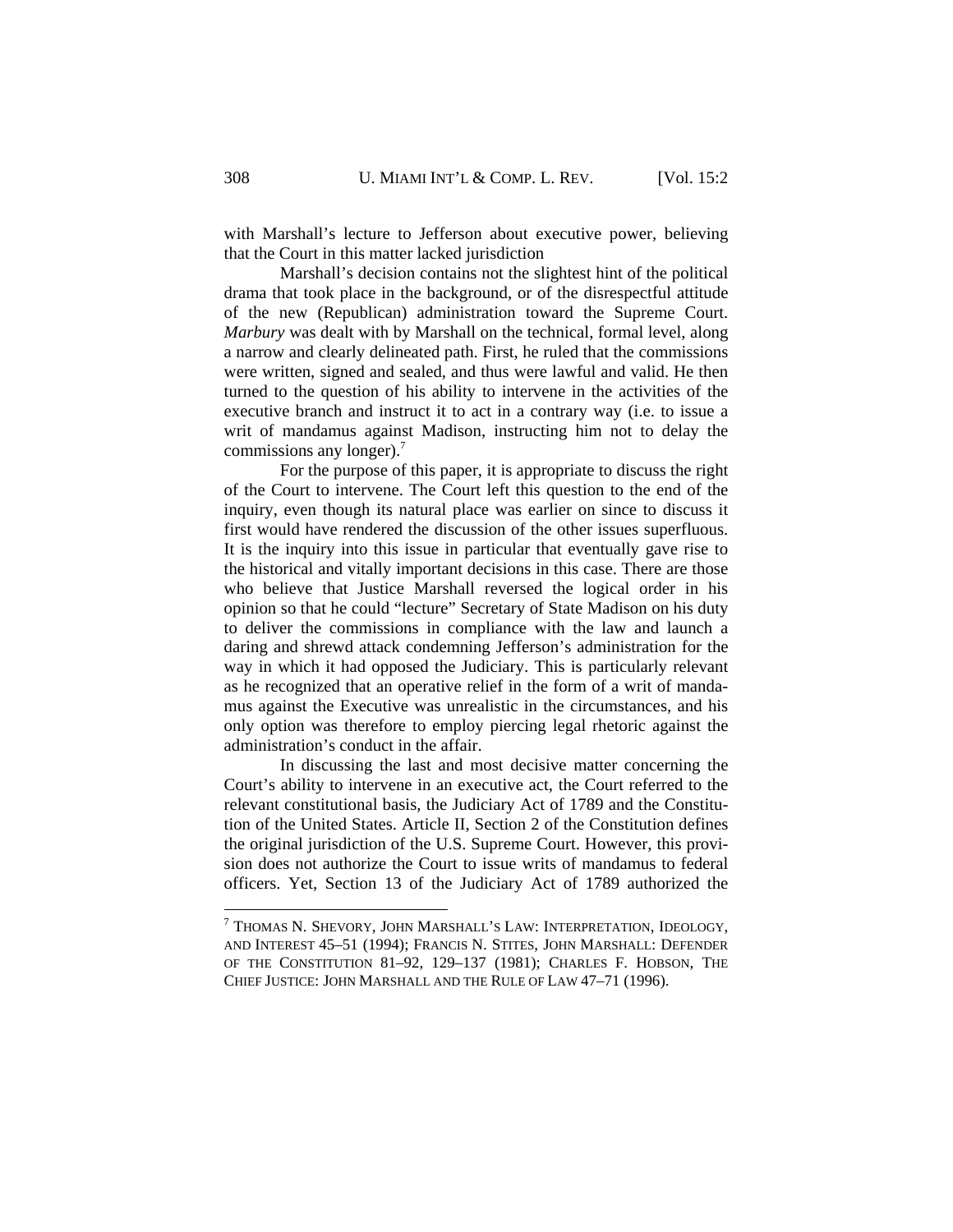Supreme Court to issue writs of mandamus to persons holding office under the authority of the United States. In practice, Section 13 was clearly intended to authorize the issue of writs of mandamus in cases that conferred jurisdiction to the Supreme Court. Nevertheless, Justice Marshall construed Section 13 differently, ruling that the last sentence of Section 13, which authorized the Supreme Court to issue writs of mandamus to public officers, does not dovetail with the Constitution. He further held that the legislation of that section was an attempt by Congress to broaden the jurisdiction of the Supreme Court in contravention of the Constitution, which delineated its original jurisdiction in great detail. Marshall's interpretation that Section 13 violates the constitution enabled him to instruct that the Judiciary Act be abrogated as unconstitutional.

 Marshall intended to establish the autonomy and independence of the Judiciary, thus preventing it from being "brought to justice and impeached" by the Jefferson administration, and to block the expected opposition by Jefferson and the Executive branch (an expectation that was based on the knowledge that any writ of mandamus requiring execution would meet strong opposition and was therefore unrealistic, and would serve merely to further curtail the powers of the court). Marshall also sought to decry the Executive branch, under Jefferson's leadership, for its inappropriate attitude toward the Judiciary for disobeying the law and the Constitution. He further sought to warn the Republican Congress not to erode the autonomy and independence of the Supreme Court. Thomas Jefferson understood the ramifications of this decision. In a letter to a friend, he wrote that, according to the Marbury decision, the Constitution gives the Supreme Court the right to prescribe rules for the other branches of government. Jefferson emphasized his dismay at the fact that only the unelected branch of government could overrule the other elected branches and he concluded that "the Constitution on this hypothesis is a mere thing of wax in the hands of the judiciary, which they may twist and shape into any form they please."8

 There is a great deal of evidence that the Founding Fathers intended to establish the practice of judicial review in the Constitution. The issue was controversial, but the Supreme Court employed it in the

<sup>&</sup>lt;sup>8</sup> 10 THOMAS JEFFERSON, WRITINGS OF THOMAS JEFFERSON 141 (Paul L. Ford ed., G.P. Putnam's Sons 1899).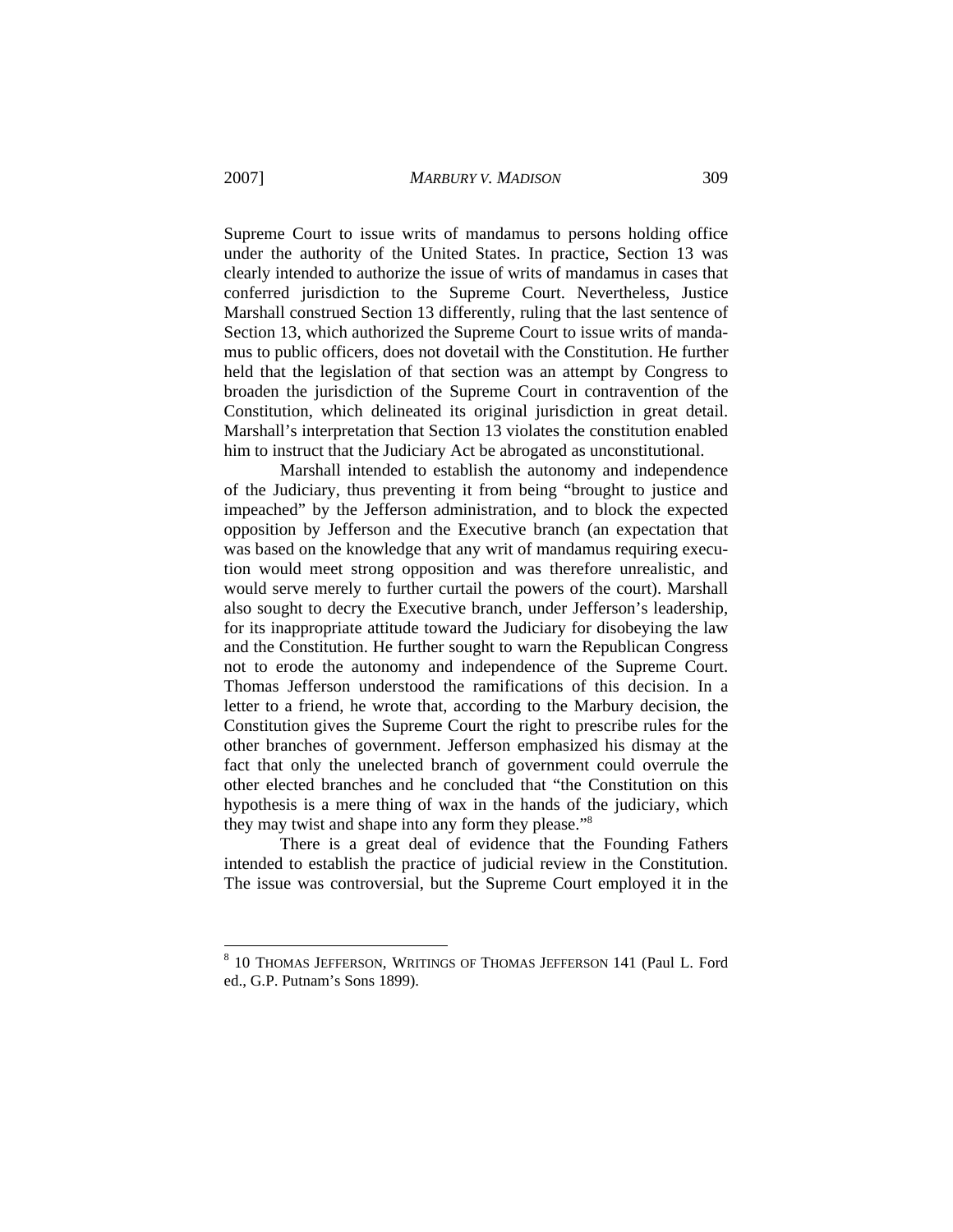1790s.<sup>9</sup> The Marbury decision was initially ignored and was later rediscovered after the Civil War. Law professors have turned it into the momentous decision that it is today, but as a historical matter, it was not the case that introduced the precedent of the doctrine of judicial review.<sup>10</sup>

 Across the Atlantic and almost two centuries later, the Israeli Supreme Court in *Bank Hamizrahi*11 was influenced by Marshall's decision in the matter of judicial review. Israel's Chief Justice, Aharon Barak once called the *Bank Hamizrahi* decision "our Marbury v. Madison"12 The decision in *Bank Hamizrahi* was the first in which the Israeli Supreme Court reviewed a law legislated by Israel's House of Representatives, the Knesset, and in so doing, determined that the Supreme Courthas the power of judicial review. The following discussion will therefore describe the constitutional basis and background of the Israeli system as it was immediately before *Bank Hamizrahi*.

### **III. ISRAEL: CONSTITUTION AS "A SHIP BUILT AT SEA"**

 To understand the Israeli constitutional reality and the use of Marbury by Israel's Supreme Court, this section offers a brief description of the constitutional development in Israel since its establishment.<sup>13</sup>

<sup>9</sup> *See* MAEVA MARCUS, *Judicial Review in the Early Republic*, *in* LAUNCHING THE "EXTENDED REPUBLIC": THE FEDERALIST ERA 25–53 (1996); William M. Treanor, *Judicial Review before Marbury*, 58 STAN. L. REV. 455 (2005); GORDON S. WOOD, *Launching the "Extended Republic": The Federalist Era*, *in* LAUNCHING THE "EXTENDED REPUBLIC" : THE FEDERALIST ERA 12–15 (1996); Gordon S. Wood*, The Origins of Judicial Review*, 22 SUFFOLK U. L. REV. 1293 (1988); LEONARD LEVY, ORIGINAL INTENT AND THE FRAMERS' CONSTITUTION 89–99 (1988)**;** RAOUL BERGER, CONGRESS V. THE SUPREME COURT 47–143 (1969).

<sup>&</sup>lt;sup>10</sup> See Marcus, *supra* note 9; CHRISTOPHER WOLFE, THE RISE OF MODERN JUDICIAL REVIEW: FROM INTERPRETATION TO JUDGE-MADE LAWS 40–46, 90– <sup>117</sup> (1986). 11 *See Bank Hamizrahi*, *supra* note 2. Aharon Barak, *The American Constitution* 

and Israeli Law, in, AMERICAN DEMOCRACY: THE REAL, THE IMAGINARY AND THE FALSE 81 (Arnon Gutfeld ed., 2002) (Ganei Aviv-Lod, Israel) [Hebrew].

<sup>&</sup>lt;sup>12</sup> See WILLIAM E. NELSON, MARBURY V. MADISON AND THE LEGACY OF JUDICIAL REVIEW 104-113 (2000) on the impact of judicial review worldwide.

 $13$  The historical background provided here is taken mainly from Daphne Barak-Erez, *From an Unwritten to a Written Constitution: The Israeli Challenge in American Perspective*, 26 COLUM. HUM. RTS. L. REV. 309 (1995).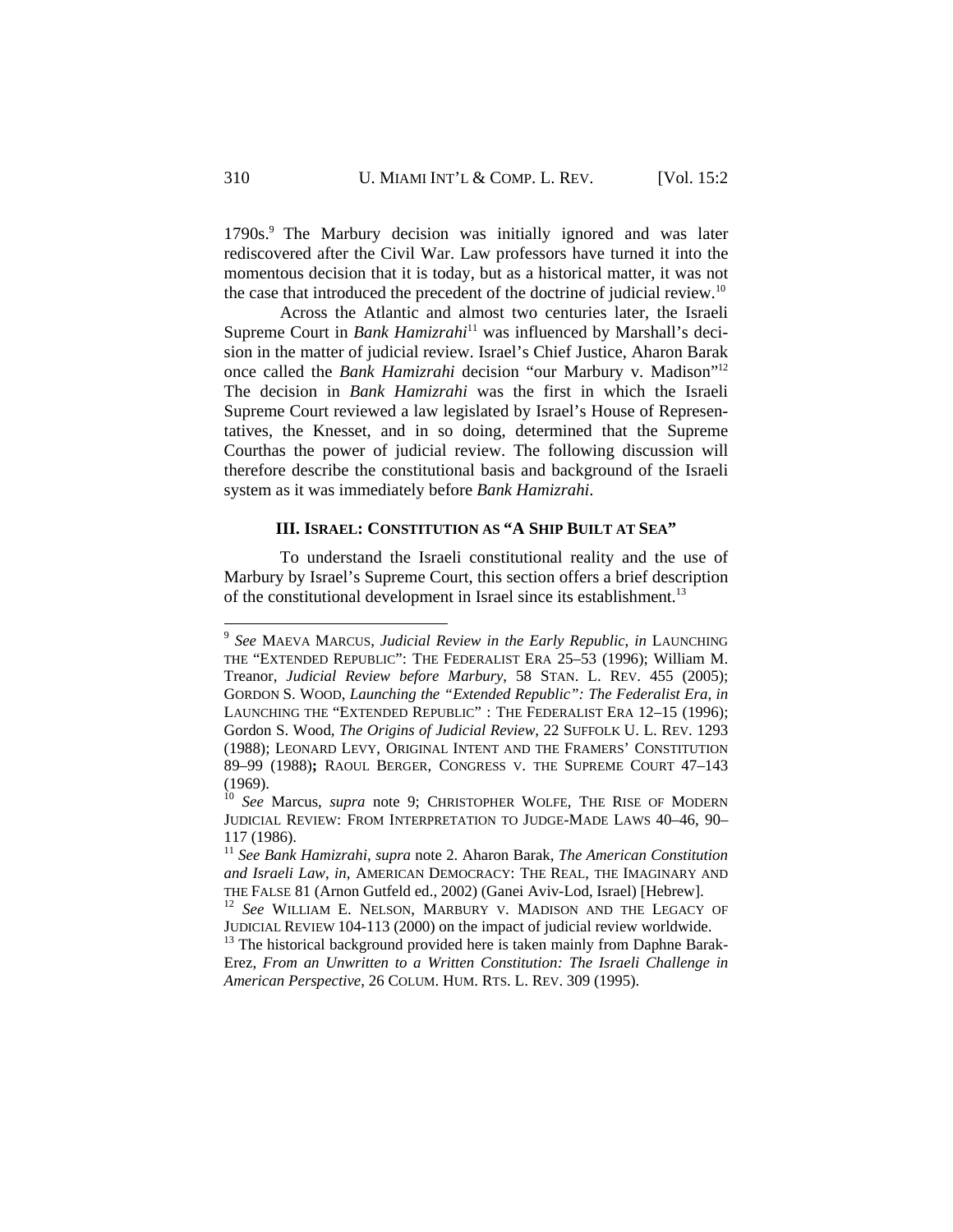#### **A. The Basic Laws**

 When Israel was founded in 1948 after thirty years of the British Mandate, its founders assumed that a constitution and a bill of rights would be forthcoming.<sup>14</sup> Indeed, the Declaration on the Establishment of the State of Israel (also known as the Declaration of Independence) contained an explicit promise to draft a written constitution. However, soon after the Declaration was proclaimed, events took a different course. Internal political squabbles regarding the content of the future constitution prevented agreement upon a text that would gain broadbased support in a heterogeneous Israeli society, comprised of immigrants coming from diverse cultural backgrounds with strongly held opposing ideologies—nationalist, socialist and religious.15 In 1950 it became apparent that MAPAI—the ruling party at the time (an antecedent of the current Israel Labour Party) was unwilling to draft a constitution against the opposition of the religious parties, which formed part of the coalition government.16 Consequently, the first Knesset adopted an historical compromise—the 'Harari Resolution' (named after its sponsor). This resolution stated the following:

> The first Knesset charges the Constitutional, Legislative and Judicial Committee with the duty of preparing a draft Constitution for the State. The Constitution shall be composed of individual chapters in such a manner that each of them shall constitute a basic law in itself. The individual chapters shall be brought before the Knesset as the Committee completes its work, and all the

<sup>14</sup> For this history in general *see* Barak-Erez, *supra* note 13; Menachem Hofnung, *The Unintended Consequences of Unplanned Constitutional Reform: Constitutional Politics in Israel*, 44 AM. J. COMP. L. 585 (1996).

<sup>15</sup> Barak-Erez, *supra* note 13, at 312.

<sup>16</sup> Hofnung*, supra* note 14 at 588; *see also* Asher Maoz, *Constitutional Law*, *in* THE LAW OF ISRAEL: GENERAL SURVEYS 5 at 7 (Itzhak Zamir & Sylviane Colombo eds., Jerusalem, Sacher Institute, 1995). There are also speculations that Prime Minister Ben-Gurion was reluctant to restrict, through the enactment of a constitution, his freedom of political manoeuvring. *See* Barak Cohen, *Empowering Constitutionalism with Text from an Israeli Perspective*, 18 AM. U. INT'L L. REV. 585, 629 (2003).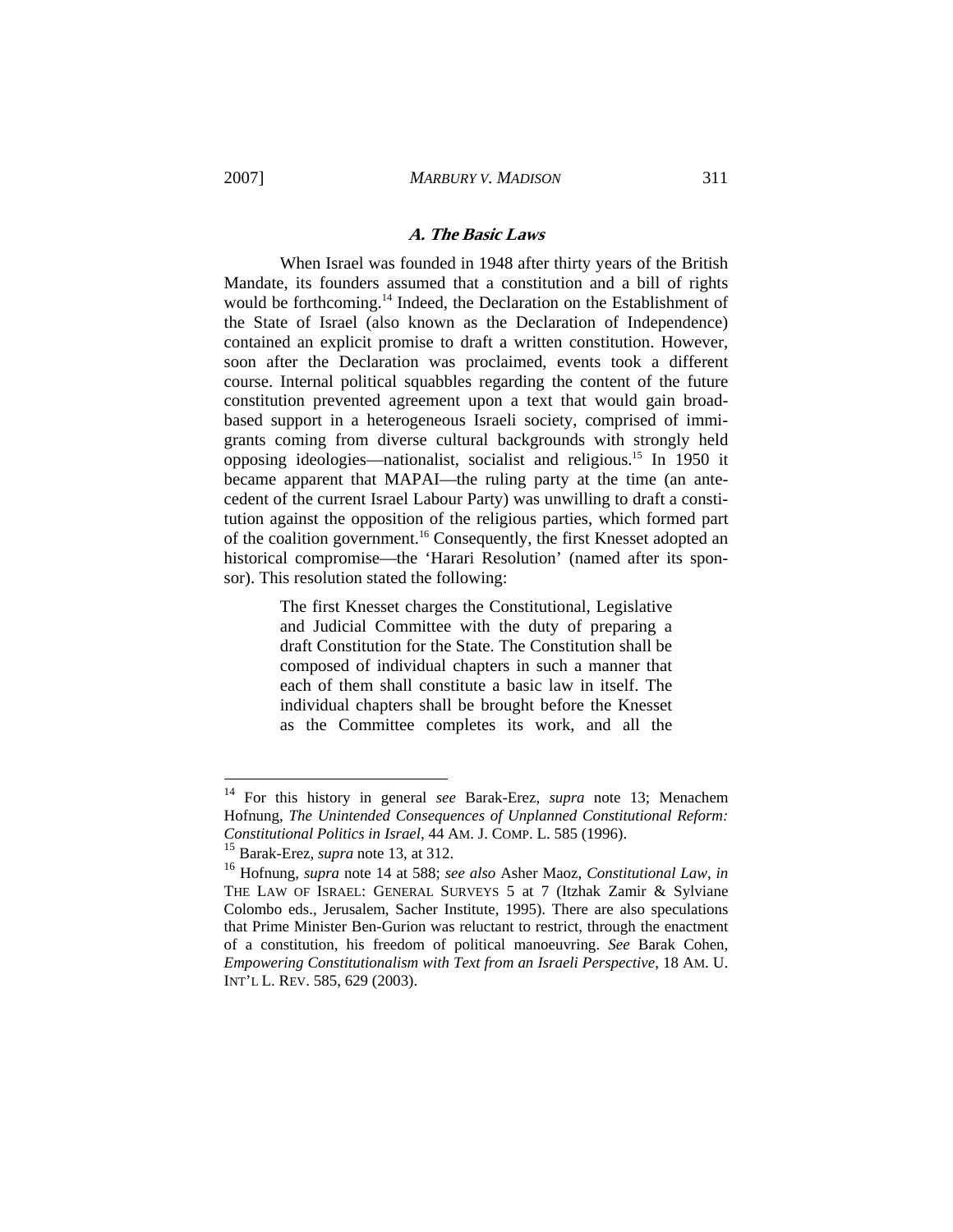# chapters together will form the State Constitution" (unofficial translation). $17$

The wording of the Harari Resolution represents a political compromise that has enabled the Knesset to evade the obligation articulated in the Declaration of Independence to produce a formal constitution, while at the same time preserving its legal competence to enact one.<sup>18</sup> Although academics questioned whether the First Knesset's authority to enact a constitution was validly delegated to subsequent elected Knessets, $^{19}$  in practice, the Knesset (from the third Knesset onwards) enacted a series of eleven basic laws.<sup>20</sup>

 The first nine Basic Laws enacted before 1992 addressed the structure of the State's political and legal system and the powers of its principal institutions. Some Basic Laws defined the powers of the legislative,<sup>21</sup> the executive,<sup>22</sup> the president,<sup>23</sup> the judiciary<sup>24</sup> and the State comptroller.<sup>25</sup> Other Basic Laws contained essential principles concerning the management of State lands,<sup>26</sup> the State economy,<sup>27</sup> the armed forces<sup>28</sup> and the designation of Jerusalem as the national capital of Israel.29 However, until 1992, the Basic Laws did not, by and large,

 $17$  DK (1950) 1743.

<sup>18</sup> Hofnung*, supra* note 14, at 588.

<sup>19</sup> Maoz, *supra* note 16, at 7. *See* Amnon Rubinstein, *Israel's Piecemeal Constitution*, 16 Scripta Hierosolymitana 201 (1966); *see also* Melville B. Nimmer, *The Uses of Judicial Review in Israel's Quest for a Constitution*, 70 COLUM. L. REV. 1217 (1970).

<sup>&</sup>lt;sup>20</sup> This practical custom received a legal approval by the majority opinion in *Bank Hamizrahi*. <sup>21</sup> Basic Law: the Knesset, 1958, S.H. 69

 $22$  The original Basic Law: the Government, 22 L.S.I 257, 1968, S.H. 226, was replaced by two new Basic Laws: first in 1992 (Basic Law: the Government, 1992, S.H. 214) and then again in 2001 (Basic Law: the Government, 2001, S.H. 158).

<sup>&</sup>lt;sup>23</sup> Basic Law: the President of the State, 1964, S.H. 118.

 $^{24}$  Basic Law: The Judicature, 1984, S.H. 78.

<sup>25</sup> Basic Law: the State Comptroller, 1988, S.H. 30.

<sup>&</sup>lt;sup>26</sup> Basic Law: Israeli Land, 1960, S.H. 56.

 $27$  Basic Law: State Economy, 1975, S.H. 206.

 $^{28}$  Basic Law: The Armed Forces, 1976, S.H. 154.

<sup>&</sup>lt;sup>29</sup> Basic Law: Jerusalem, the Capital of Israel, 1980, S.H. 186.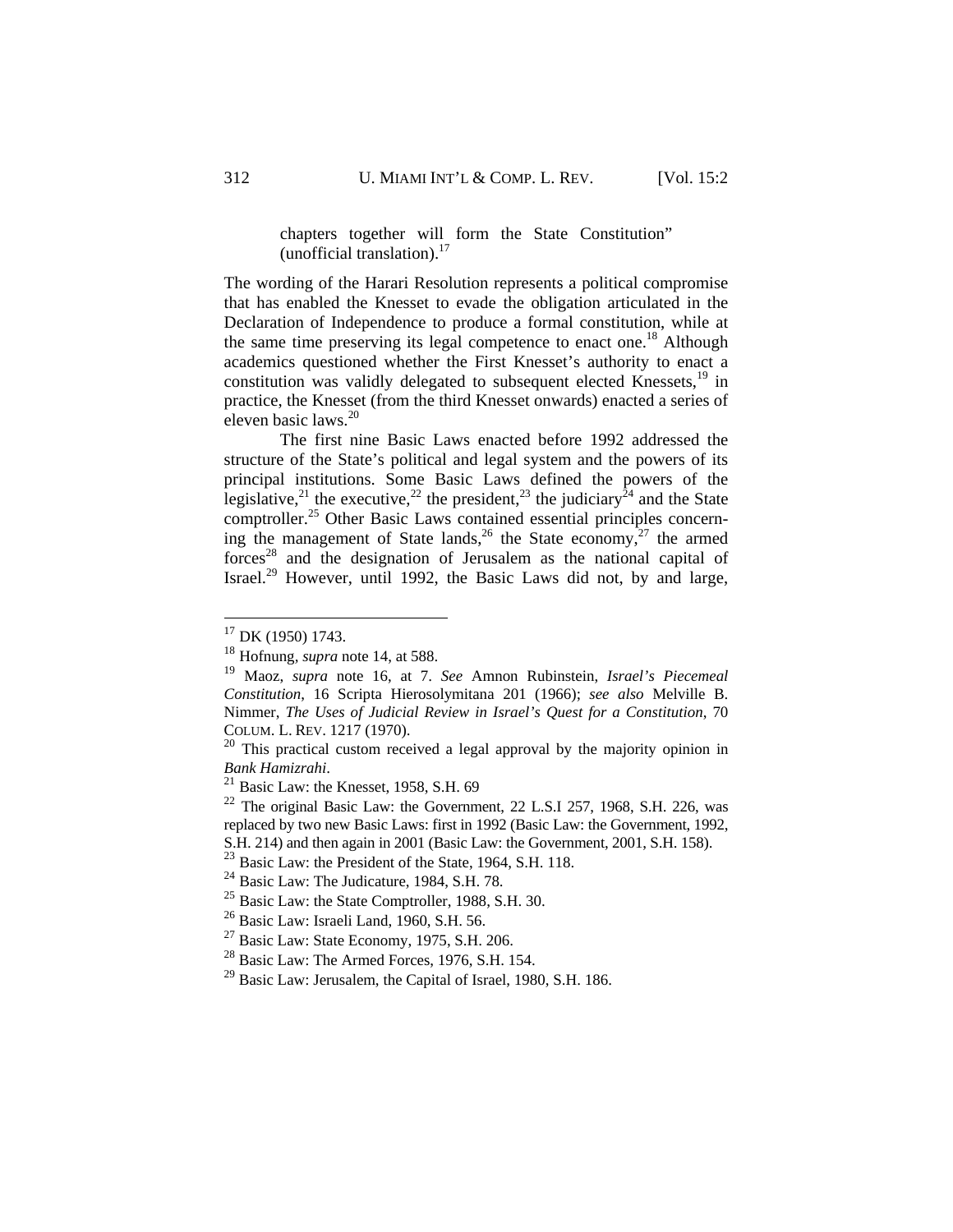protect human rights.<sup>30</sup> As a result, the pre-1992 'Israeli constitution' was described as a 'body without a soul'—an institutional and political legal framework lacking meaningful safeguarding of substantive values. $31$ 

 This phenomena changed dramatically in 1992 when the Knesset adopted two new Basic Laws designed to protect human rights: Basic Law: Human Dignity and Liberty<sup>32</sup> and Basic Law: Freedom of Occupation33—establishing the constitutional supremacy of several important human rights: the right to life, the right to bodily integrity, the right to human dignity, the right to property, the right to personal liberty, privacy, freedom of occupation, and the right of citizens to leave and reenter the country. Most significantly, both basic laws included 'entrenchment clauses' (or supremacy clauses)—i.e., specific language prohibiting infringement upon these protected rights, included by way of legislation, unless it meets four basic conditions (contained in 'limitation clauses'): (1) it is prescribed by law, (2) it is compatible with Israel's basic values as a Jewish and democratic State, (3) it promotes a worthy purpose; (4) and it does not introduce excessive restrictions.<sup>34</sup> Hence, the effect of

<sup>&</sup>lt;sup>30</sup> An exception could be found in article 4 of the Basic Law: The Knesset, which pronounces, among other things, the right to equality in voting to the Knesset. Basic Law: The Knesset, 5718-1958, 12 LSI 85 (1957–1958) (Isr.). This article contains a so-called 'entrenchment clause' providing that its provisions shall not be amended except by a special majority vote in the Knesset. In 1969, the Supreme Court recognized the validity of this entrenchment clause and invalidated legislation conflicting with the entrenchment provision since the requisite majority had not adopted it. See H.C.J. 98/69 Bergman v. Minister of Finance, 23(1) P.D. 693 (1969), translated in *Judicial Review of Statute,* 4 *Isr L. Rev*. 559, 559–565 (1969).

<sup>31</sup> Barak-Erez, *supra* note 13, at 315 ('The constitutional project could not be completed without an agreement on the heart of every modern constitution: a definition of individual rights and the form of their protection').

<sup>32</sup> Printed in Basic Law: Human Dignity and Liberty*,* 31 *Isr. L. Rev.* 21–23 (1997).

 $33$  Basic Law: Freedom of Occupation, 1992, S.H. 114. This Basic Law was replaced in 1994 by Basic Law: Freedom of Occupation, 1994, S.H. 90. The full text of this Law is also reprinted in Basic Law: Human Dignity and Liberty*,* 31 *Isr. L. Rev.* 21–23 (1997).

<sup>34</sup> Basic Law: Human Dignity Basic Law: Human Dignity and Liberty (1992), art. 8, 9; Basic Law: Freedom of Occupation (1994) art. 4. This language was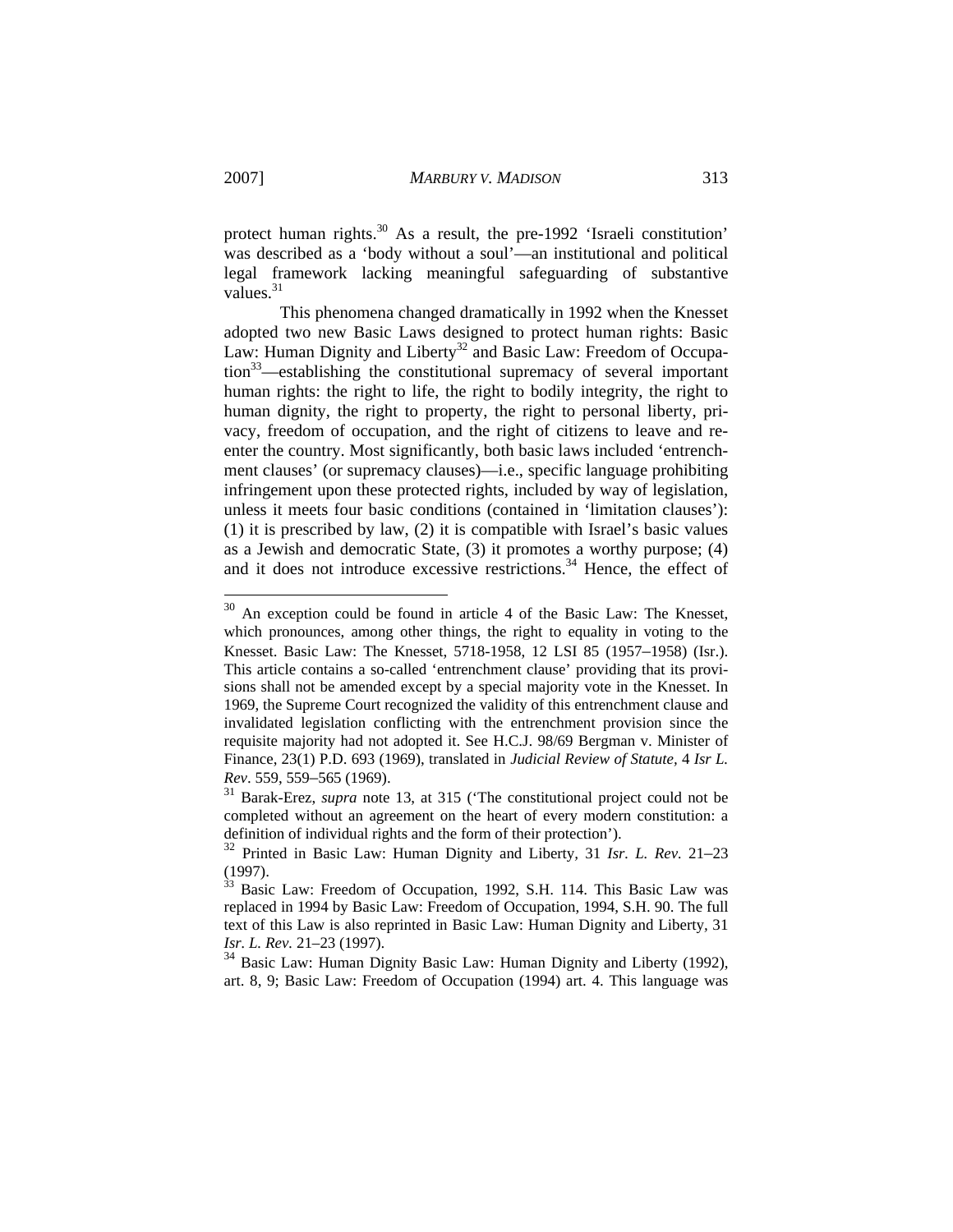these Basic Laws has been to subject subsequent Knesset legislation to their provisions (Basic Law: Freedom of Occupation even subjected antecedent legislation to its provisions).35

## **B. Judicial Bill of Rights**

 Basic Laws represent only one part of Israel's constitutional scheme and that important jurisprudence concerning human rights protection was generated by the Supreme Court even *before* 1992. In fact, promotion of human rights by Supreme Court judgments<sup>36</sup> could be viewed as a reaction by the part of the Court to the prolonged inaction by the Knesset in promoting human rights through the enactment of Basic Laws. $37$ 

 In its pre-1992 case law, the Supreme Court recognized and enforced several important human rights such as the right to personal

1

clearly inspired from comparative constitutional law and international law. See eg, See, e.g., Constitution Act, 1982, Part 1 [Can.]; International Covenant on Civil and Political Rights, art. 12, 18–19, 21–22, Mar. 23, 1976, 999 U.N.T.S 172.; Convention for the Protection of Human Rights and Fundamental Freedoms, art. 10–11, Nov. 4 1950, 213 U.N.T.S 222. It may be noted that Basic Law: Freedom of Occupation also contains in article 7 a "procedural entrenchment clause", which requires absolute majority in the Knesset in order to amend the Basic Law. While it is not completely clear what Parliamentary majority is needed to amend other basic laws, the dominant view is that any majority will suffice. Hofnung, *supra* note 14, at 594, 598.

<sup>35</sup> David Kretzmer, "*Israel's Basic Laws on Human Rights*,*" in* ISRAELI REPORTS TO THE XV INTERNATIONAL CONGRESS OF COMPARATIVE LAW 293 at 302 (Alfredo Mordechai Rabello, ed., Jerusalem, Sacher Institute, 1999). Article 10 of the Basic Law: Freedom of Occupation did however provide that review of antecedent legislation would only be possible 10 years after its entry into force. This period had expired on 14 March 2002.

<sup>&</sup>lt;sup>36</sup> Supreme Court judgments constitute binding precedents under the Israeli legal See Basic Law: The Judicature, article 20 ("Precedent issued by the Supreme Court is binding upon all instances except upon the Supreme Court").

<sup>37</sup> *See* Cohen, *supra* note 16, at 636–642; Stephen Goldstein, *Protection of Human Rights by Judges: The Israeli Experience,* 38 St. Louis U. L.J. 605, at 605 (1994) ("In Israeli law, human rights have been protected almost exclusively by judge-made law. Indeed, almost uniquely in the world, Israeli courts have fashioned the law of human rights out of whole cloth").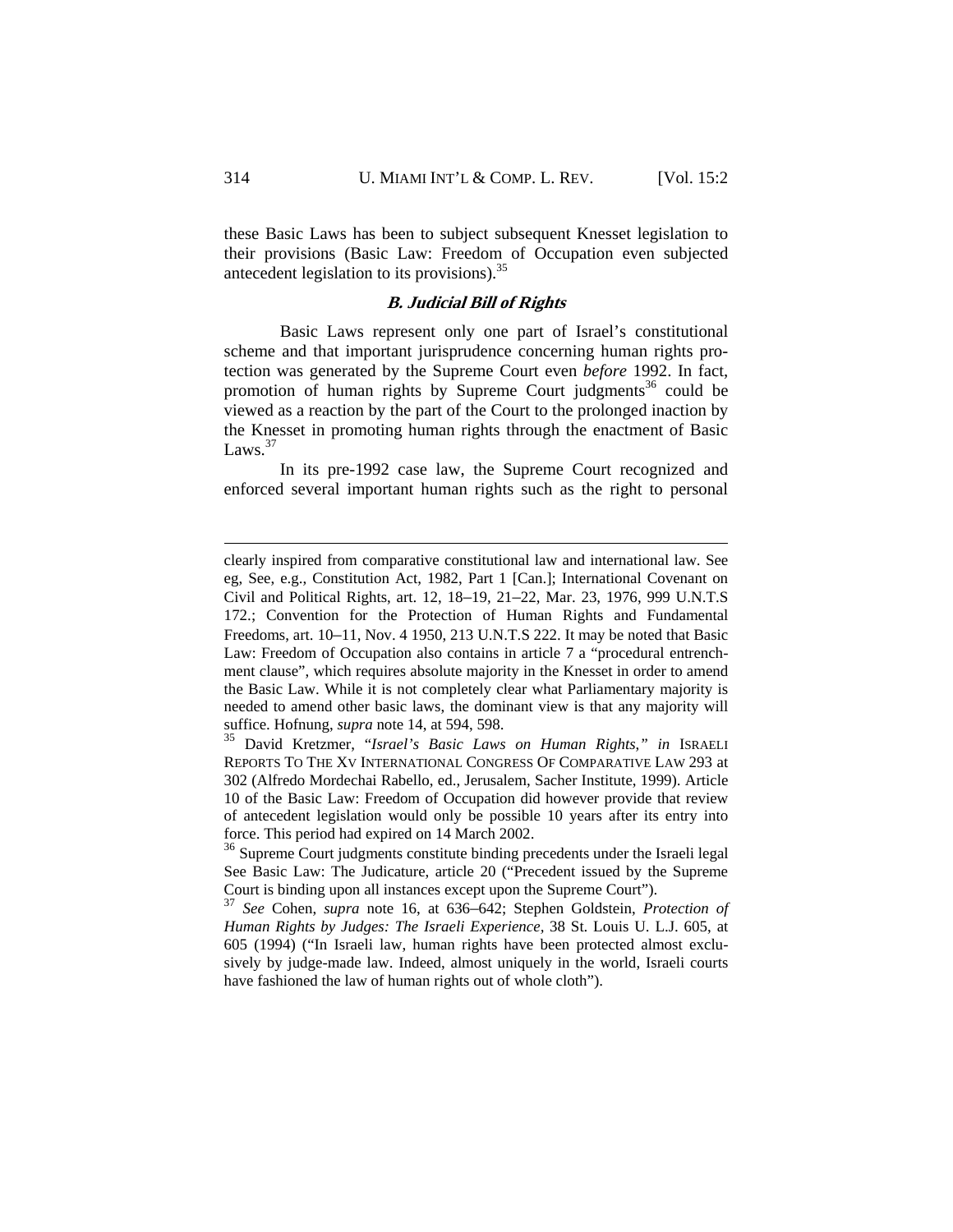liberty;<sup>38</sup> freedom of occupation;<sup>39</sup> freedom of speech;<sup>40</sup> freedom of religion and conscience;<sup>41</sup> the right to equality;<sup>42</sup> and certain procedural due process rights (normally referred to in Israeli jurisprudence as 'rules of natural justice').<sup>43</sup> These judge-made rights have sometimes been referred to as 'the Israeli judicial bill of rights'<sup>44</sup> or 'fundamental principles of the Israeli legal system'.45 Having no constitutional text to rely upon, the Court based its findings upon the Israeli legal system through reference to principles derived from the democratic nature of the State, from its 'national spirit' and from the 'social consensus', all reflected in the State's Declaration of Independence<sup>46</sup> and in the history of Israel and

 $\overline{\phantom{a}}$ 

 $38$  HCJ 7/48, Al-Karbutli v. Minister of Defence [1949] IsrSC 2 5

<sup>39</sup> HCJ 1/49, Bejerano v. Minister of Police [1949] IsrSC 2 80.

<sup>40</sup> HCJ 73/53, Kol Ha`am v. Minister of Interior [1953] IsrSC 7(3) 871. *See also*, 1 SELECTED JUDGMENTS OF THE SUPREME COURT OF ISRAEL, "Kol Ha'am Company Limited v. Minister of the Interior", at 90 (E. David Gotein ed., The Ministry of Justice 1962) (English version).

<sup>&</sup>lt;sup>41</sup> HCJ 262/62, Peretz v. Local Council of Kfar Shmaryahu [1962] IsrSC 16(3) 2101 *See also*, 4 SELECTED JUDGMENTS OF THE SUPREME COURTOF ISRAEL, "Peretz v. Local Council of Kfar Shmaryahu", at 191 (Asher Felix Landau ed., The Ministry of Justice 1975) (English version).

<sup>42</sup> *Id. See also* H.C.J. 509/80, Younes v. Director General of the Office of the Prime Minister [1981] IsrSC 35(3) 589.

<sup>43</sup> HCJ 3/58, Berman v. Minister of the Interior [1958] IsrSC 12(2) 1493. *See also*, 3 SELECTED JUDGMENTS OF THE SUPREME COURT OF ISRAEL, "Berman v. Minister of the Interior", at 29 (Asher Felix Landau ed., The Ministry of Justice 1968) (English version).

<sup>44</sup> Neta Ziv, "Combining Professionalism, Nation Building and Public Service: The Professional Project of the Israeli Bar 1928-2002" 71 *Fordham L. Rev*. 1621, at 1639 (2003).

<sup>45</sup> See e.g. HCJ 292/83, Mount Temple Faithful Association v. Chief of the Jerusalem District Police [1984] IsrSC 38(2) 449, 454; HCJ 680/88, Shnitzer v. Chief Military Censure[1989] IsrSC 42(4) 617, 627.

<sup>46</sup> Declaration of the Establishment of the State of Israel, 5708-1948, 1 LSI 3 (1948) (Isr.). ("The State of Israel … will be based on freedom, justice and peace as envisaged by the prophets of Israel; it will ensure complete equality of social and political rights to all its inhabitants irrespective of religion, race or sex; it will guarantee freedom of religion, conscience, language, education and culture; it will safeguard the Holly Places of all religions; and it will be faithful to the principles of the Charter of the United Nations".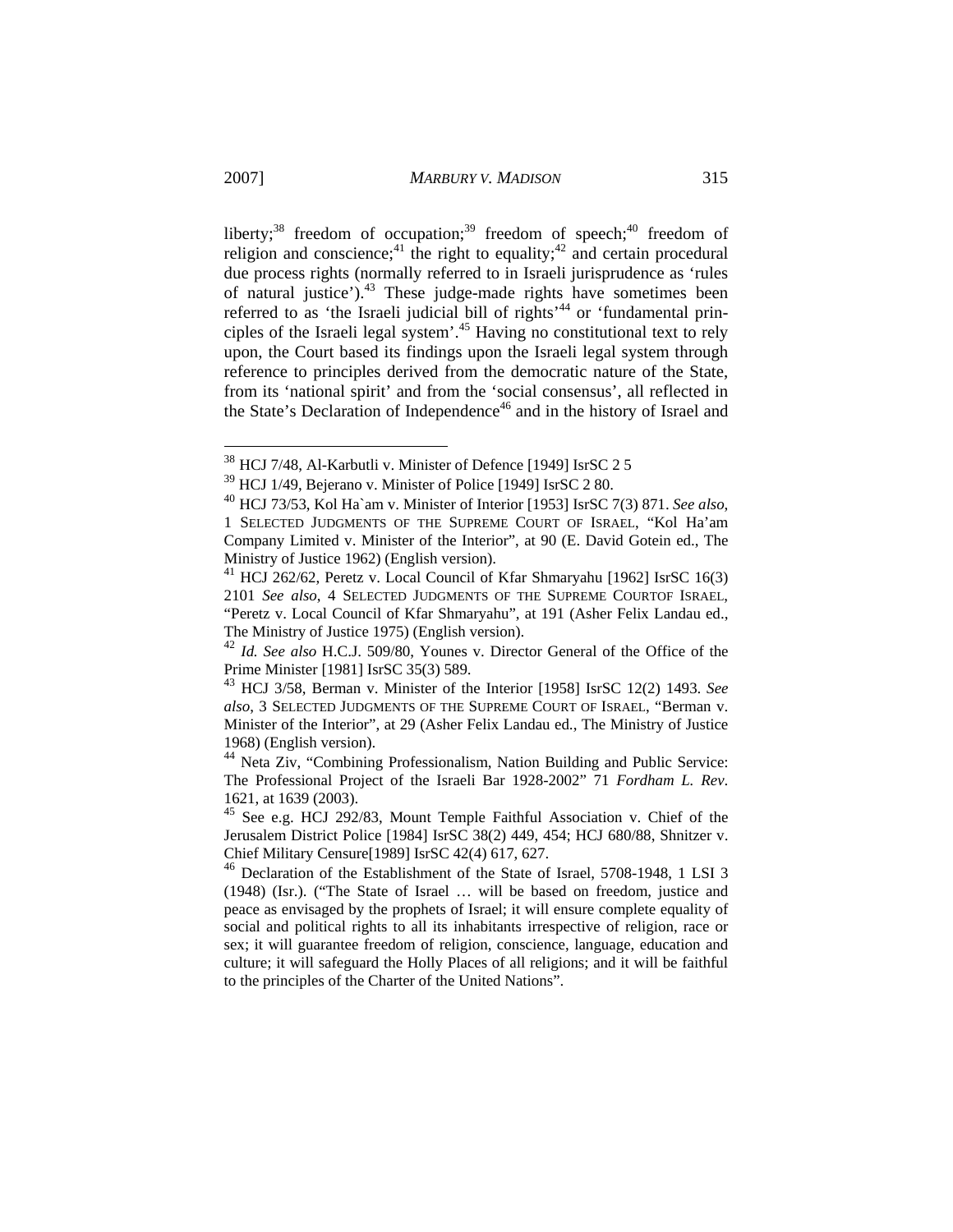the Jewish people.<sup>47</sup> In reality, it may be asserted that these judge-made human rights derive largely derived from natural law.

 The implications of recognizing human rights as part of the Israeli judicial bill of rights were twofold: (a) statutory interpretation—a presumption that legislation should be construed, as far as possible, as being consistent with recognized human rights; $48$  (b) limitation of administrative power—administrative law presumed that State officials were not authorized to violate recognized human rights, unless explicit and contrary authorizing language in Knesset legislation could be shown.49 This last proposition also implied that secondary legislation conflicting with recognized human rights was invalid (unless there was explicit authorization in primary legislation to override human rights).

Powerful as the Israeli judicial bill of right might be,<sup>50</sup> one caveat is obvious. The doctrine never purported to authorize the courts to

 $\overline{\phantom{a}}$ 

<sup>47</sup> Barak-Erez, *supra* note 13, at 315-316. A landmark precedent in this context is *Kol Ha`am*., H.C.J. 73/53, *supra* note 40, at 884 ("The system of laws under which the political institutions ... have been established and function are witness to the fact that this is indeed a State founded on democracy. Moreover, the matters set forth in the declaration of Independence—especially as regards basing the State 'on the foundation of freedom' and securing freedom of conscience—mean that Israel is a freedom-loving country. It is true that the Declaration 'does not include any constitutional laying down in fact any rule regarding the maintaining or repeal of any ordinances or laws' … but in so far as it `expresses the vision of the people and its faith, we are bound to pay attention to the matters set forth therein when we come to interpret and give meaning to the laws of the State").

<sup>48</sup> See e.g., CA 6871/99, Rinat v. Rom, [2002] IsrSC 56(4) P.D. 72, 92; V.C.P 4459/94, Salmonov v. Sharbani, [1994] IsrSC 49(3) 479, 482; CA 524/88, Pri Ha'Emek—Agricultural Cooperative Association Inc. v. Sde Ya'akov— Workers Cooperative Village [1991] IsrSC 45(4) 529, 561; HCJ 693/91, Efrat v. Population Registry Supervisor, Ministry of the Interior [1993] IsrSC 47(1). 749, 763; Goldstein, *supra* note 37, at 610; Yoram Rabin, *The Right to Education* 339 (Jerusalem, Nevo, 2003) [in Hebrew].

<sup>49</sup> See e.g., HCJ 5128/94, Federman v. Minister of Police [1995] IsrSC 48(5) 647, 652; Goldstein, *supra* note 37, at 610; Rabin, *ibid.* at 339.

<sup>&</sup>lt;sup>50</sup> In fact, an analogy could be drawn between the powers of the Israeli judiciary under the judicial bill of rights doctrine and the powers of the English judiciary under the Human Rights Act, 1998 to construe legislation and to review administrative acts. The main difference between the two systems of human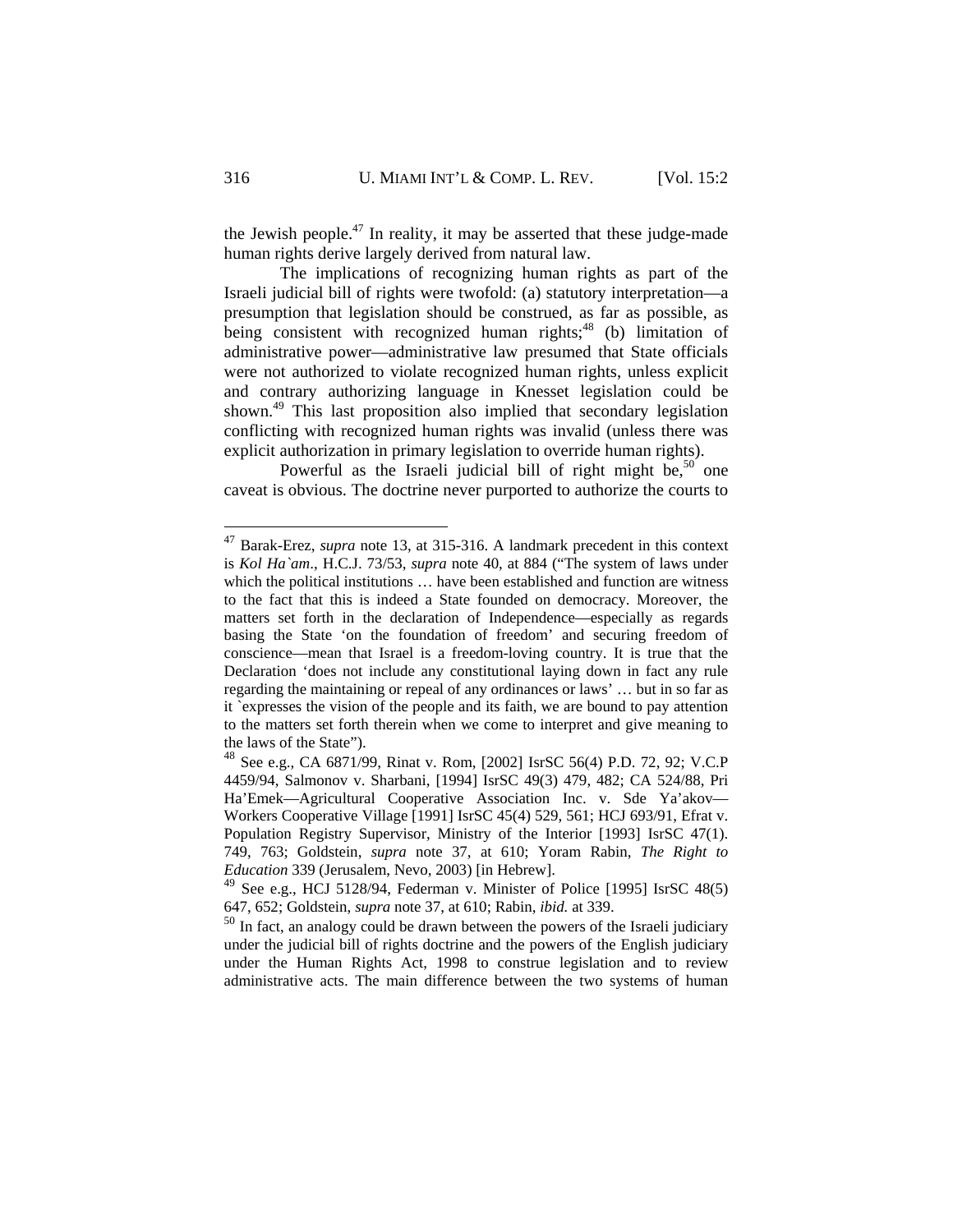invalidate Knesset legislation.<sup>51</sup> Hence, it gave only limited legal protection to human rights.

 To conclude, the Israeli court recognized human rights in extensive case law long before the 1990s. In 1992, the Knesset passed the Basic Law: Human Dignity and Liberty and the Basic Law: Freedom of Occupation, which expressly protected several human rights. However, recognition of basic rights in Israel, both in case law and in these basic laws, was not accompanied by a formal change in the power of the Supreme Court. So, while some basic rights were now specifically protected, both materially and procedurally, the question of judicial review remained unchanged, i.e. what power does the court have to pronounce void a law of the Knesset that violates the rights protected by the basic laws, without meeting the criteria allowing such violation? The answer to this question was given by the Supreme Court in *Bank Hamizrahi*, which laid the cornerstone for a constitutional revolution in Israel.

*Bank Hamizrahi* concerned a law that was allegedly unconstitutional in that it unlawfully violated Basic Law: Human Dignity and Liberty. In its comprehensive and extensive analysis of the changing constitutional reality and while citing Justice Marshall in *Marbury*, the Supreme Court held that it, has power of judicial review of any unconstitutional law enacted by the Knesset. *Bank Hamizrahi* and the Court's reference to *Marbury* therein are discussed at length below.

rights protection is that Israeli judges are not competent to issue a declaration of incompatibility like their English counterparts. For a comparative analysis of Israeli and English systems of human rights protection, see Ariel L. Bendor and Zeev Segal, , *Constitutionalism and Trust in Britain: An Ancient Constitutional Culture, A New Judicial Review Model*, 17 *Am. U. Int'l L. Rev.* 683 (2002). 51 However Justice Barak (as he was then) has opined in *obiter dicta* that in

extreme circumstances the Court could conceivably invalidate legislation, which is inconsistent with fundamental principles of the legal system. *Laor*, *supra* note 2, at 554.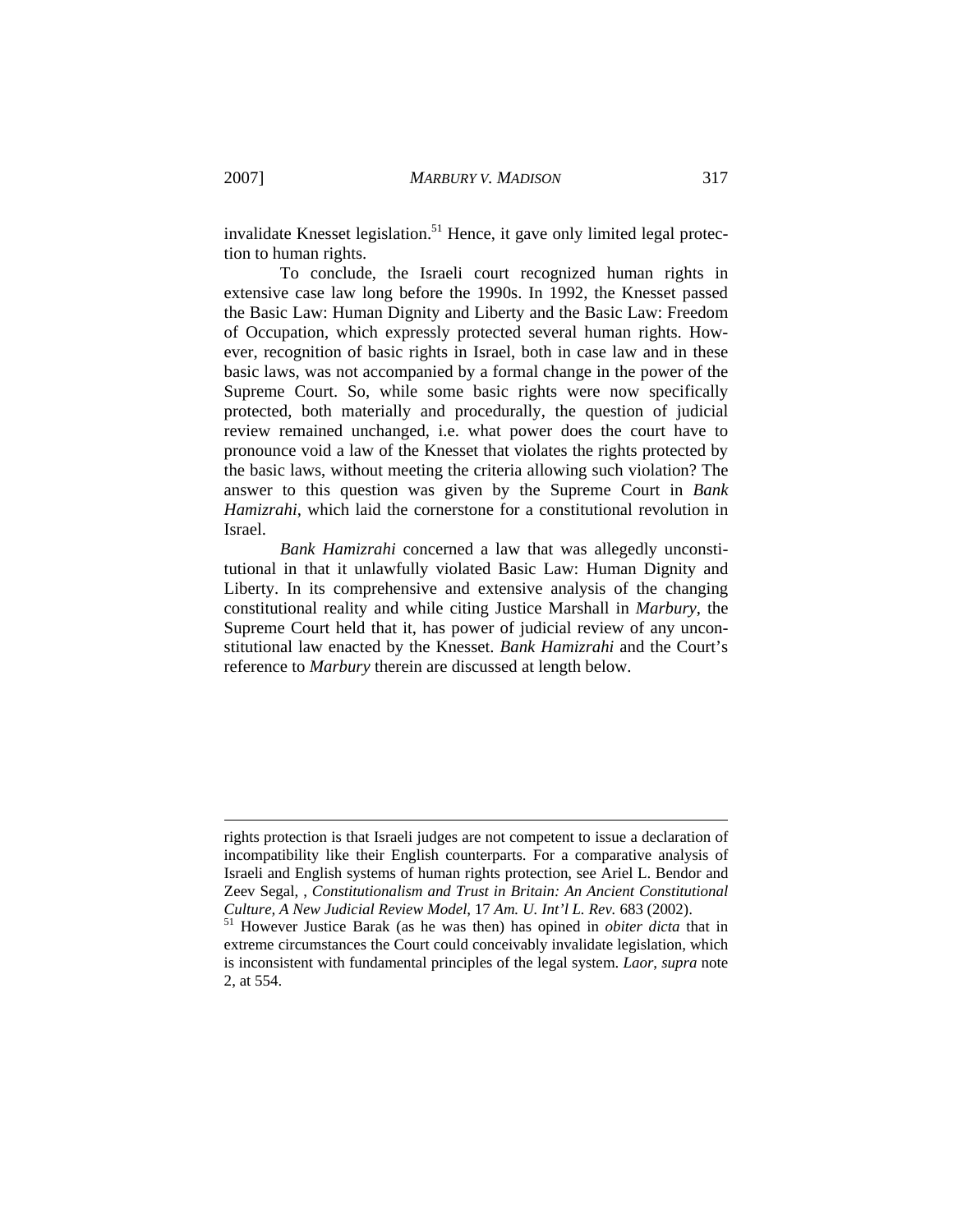## **IV. THE IMPACT OF <sup>M</sup>ARBURY V. MADISON ON ISRAELI CONSTITUTIONAL LAW**

#### **A. Bank Hamizrahi case and the principle of judicial review**

In *Bank Hamizrahi*, a number of creditors, including financial institutions such as United Mizrahi Bank, which in Hebrew is called Bank Hamizrahi, petitioned the Supreme Court in relation to agricultural settlements in Israel that owed the creditors hundreds of millions of shekels. The petition revolved around a new law enacted by the Knesset (or rather, an amendment to an existing law), which intervened in the terms for debt repayment to creditors by debtors from this sector. *Inter alia*, the law granted protection, on certain conditions, against the standard court proceedings for debt collection, and instead allowed for their rescheduling through an outside entity appointed for that purpose.

 In its extreme format, the law also permitted in certain cases, the write-off of considerable parts of those debts. The creditors contended that the law is unconstitutional in that it violates their property rights, as specifically anchored in Section 3 of Basic Law: Human Dignity and Liberty, and that this violation is not in accordance with the requirements of the "Violation of Rights" clause. This was the first petition considered by the Supreme Court after the legislation of two new Basic Laws that attacked a Knesset law for unconstitutionality in relation to one of these two new Basic Laws.

 This petition was a golden opportunity for the President of the Supreme Court and most of the other justices who concurred with his judgments, sitting en banc, including, as a one-time precedent, a retired president of the Supreme Court, to carry the revolutionary message of the establishment of a constitution for Israel. In the decision, which is an unprecedented 368 pages, numerous constitutional issues were expounded and discussed, many of which extended far beyond what the Court was required to address for its decision on the issues before it. After it ruled that the Knesset has the power to enact basic laws whose normative status is superior to primary legislation passed by the Knesset in its capacity as Legislature, the Court examined the argument of the petitioners on its merits, and eventually dismissed it, ruling that while the new law violates the petitioners' property rights, this violation meets the conditions of the "Violation of Rights" clause.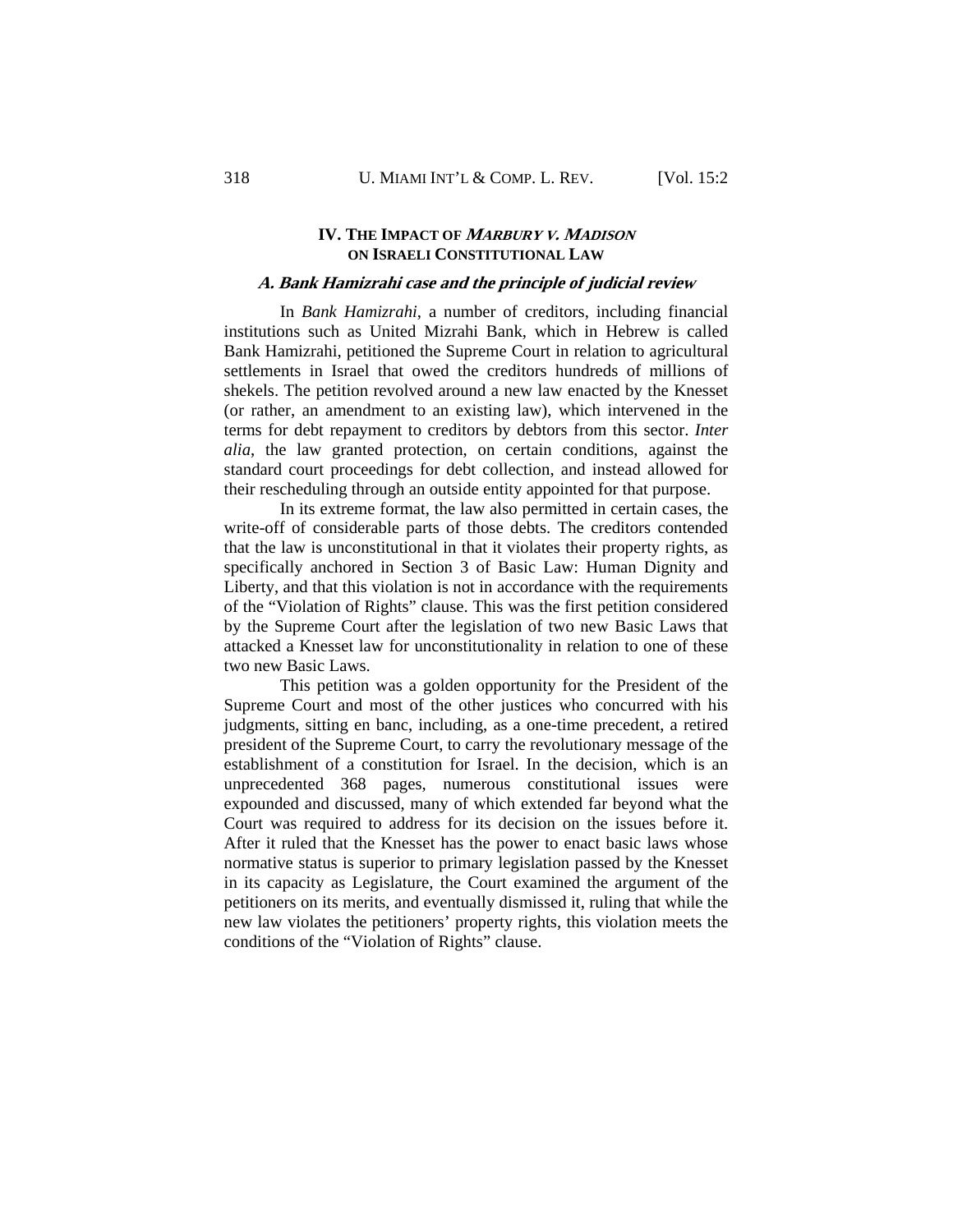The Court also considered the question of judicial review, and ruled that even though Basic Law: Human Dignity and Liberty and Basic Law: Freedom of Occupation do not contain a primacy provision stipulating that any norm that does not meet the requirements set forth therein is void, the Court is nevertheless competent to declare such violating norms void. After a comparative review on this point, in countries other than the U.S., the Court explained that judicial review is an implementation of the principles of the rule of law, democracy and the separation of powers. In this analysis, the Court cited Justice Marshall in *Marbury*. Justice Barak explained that after *Marbury***,** a law that contravenes the provisions of the American Constitution is void, and any court may declare it so, even though there is no specific provision authorizing this in the Constitution. Justice Barak quotes Justice Marshall as follows<sup>52</sup>:

> The powers of the legislature are defined and limited and that those limits may not be mistaken, or forgotten, the constitution is written. To what purpose are powers limited, and to what purpose is that limitation committed to writing, if these limits may, at any time, be passed by those intended to be restrained? The distinction between a government with limited and unlimited powers is abolished, if those limits do not confine the persons on whom they are imposed, and if acts prohibited and acts allowed are of equal obligation. It is a proposition too plain to be contested, that the constitution controls any legislative act repugnant to it; or, that the legislature may alter the constitution by an ordinary act. Between these alternatives there is no middle ground. The constitution is either a superior, paramount law, unchangeable by ordinary means, or it is on a level with ordinary legislative acts, and, like other acts, is alterable when the legislature shall please to alter it.

 Later in his opinion, Justice Barak adds that a constitutional restriction upon the legislature will only have meaning if an ordinary law

1

<sup>52</sup> See *Bank Hamizrahi*, *supra* note 2, at 416 and *Marbury*, 5 U.S. at 176.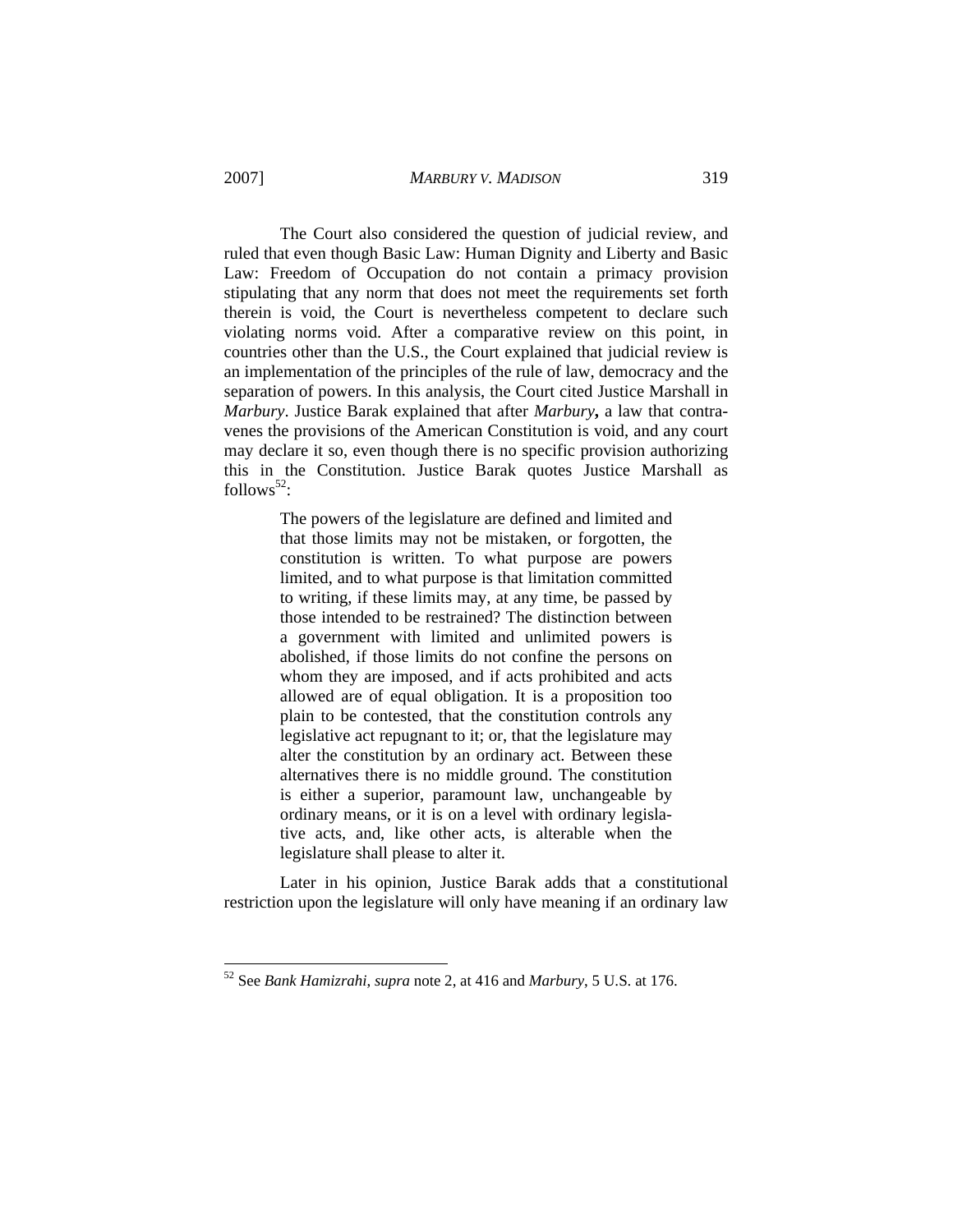cannot supersede the provisions of the Basic Law. Here too, Justice Barak cites Justice Marshall $^{53}$ :

> If an act of the legislature, repugnant to the constitution, is void, does it, notwithstanding its invalidity, bind the courts and oblige them to give it effect? Or, in other words, though it be not law, does it constitute a rule as operative as if it was a law? It is emphatically the province and duty of the judicial department to say what the law is. Those who apply the rule to particular cases, must of necessity expound and interpret that rule. If two laws conflict with each other, the courts must decide on the operation of each. So if a law be in opposition to the constitution: if both the law and the constitution apply to a particular case, so that the court must either decide that case conformably to the law, disregarding the constitution; or conformably to the constitution, disregarding the law: the court must determine which of these conflicting rules governs the case. This is of the very essence of judicial duty. If, then, the courts are to regard the constitution, and the constitution is superior to any ordinary act of the legislature, the constitution, and not such ordinary act, must govern the case to which they both apply.

 Justice Barak concludes that since *Marbury* no court in the United States has questioned whether a law repugnant to the Constitution is void, and that it is the duty of the court in interpreting the constitution and the law, to determine whether the ordinary act violates the Constitution, and if so what the consequences should be. Barak contends this is how the theory of judicial review of constitutionality, a cornerstone of the American constitutional system, was born.

 The power of judicial review declared by the Court in *Bank Hamizrahi* was not restricted to cases in which the ostensibly unconstitutional law conflicts with the specific provisions of the two new basic laws and the individual rights enumerated in them. In such cases there was consensus that the Court can review the conflicting law and pronounce it void if the Court finds that the conflicting law does not

<sup>53</sup> See *id.*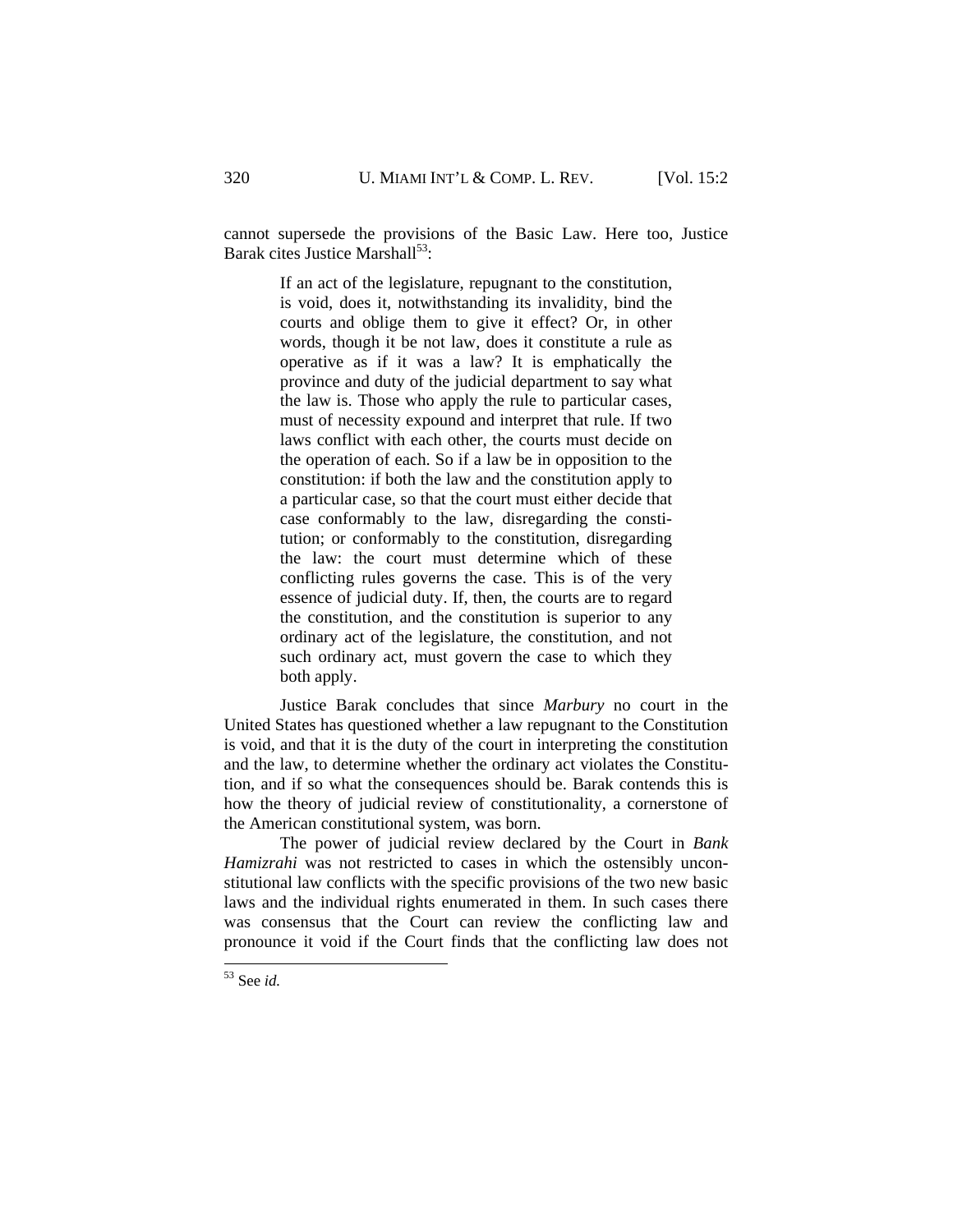correspond to the requirements of the Basic Law. As became apparent over time, the Court broadened its ruling so that the court could also, in practice, exercise the power of judicial review over cases in which it was alleged that the unconstitutional law violates human rights that are not expressly enumerated in the Basic Laws, and which are constitutionally protected solely as an exegetical derivative of Basic Law: Human Dignity and Liberty by the Court. Note that this protection was granted by the Court despite the fact that many of these derived rights were deliberately omitted from the Basic Laws because of disagreements in the Legislature about their inclusion. Such disagreements were a reflection of the complex and unstable conditions surrounding the issue of the Israeli constitution. Moreover, the Court applied its ruling, retroactively, to Basic Laws enacted prior to 1992 and whose provisions do not include any form of protection<sup>54</sup>. Among the Justices who delivered the majority opinion, there were a few who warned against the presentation of *Bank Hamizrahi* as a constitutional revolution and against the over-broadening of its application. Those Justices believed it was better to see the new Basic Laws as a further development in a process that started many years earlier. In other words, this was not a cornerstone, but just another milestone.<sup>55</sup>

1

<sup>54</sup> See HCJ 212/03 Herut National Movement v. Chairman of the Central Election Committee for the  $16<sup>th</sup>$  Knesset, [2003] IsrSC 57(1) 750, at 754--756 (hereinafter: "*Herut*"). 55 For example, in *Bank Hamizrahi* the opinion of Justice Y. Zamir, who sided

with the majority, is worded modestly and carefully as to the role of the court in starting a constitutional revolution. Zamir refrains from saying that the Court has started a revolution; rather, he tones down and smoothes the rough edges of the dramatic and precedent-setting dimension of the Court's actions. In his opinion, the legislation of new basic laws in 1992 was merely a further development, just another layer, in the Israeli constitutional system, which had started many years earlier in *Bergman* (supra note 30), and that we should proceed gradually in this process, since leapfrogging could undermine the stability which is essential to constitutional development (*Bank Hamizrahi*, *supra* note 2, at pp. 504–505). See also: HCJ 453/94 Israel Women's Network v. Government of Israel et al, 501, [1994] IsrSC 48(5) 534–536 (hereinafter: "*IWN*"), where Justice Zamir expresses his opinion on whether the phrase "human dignity" in Sections 2 and 4 of the Basic Law: Human Dignity and Liberty, also includes the principle of equality. He says that the Court should beware of making obiter dicta on constitutional issues and other matters of principle where they are not essential for the decision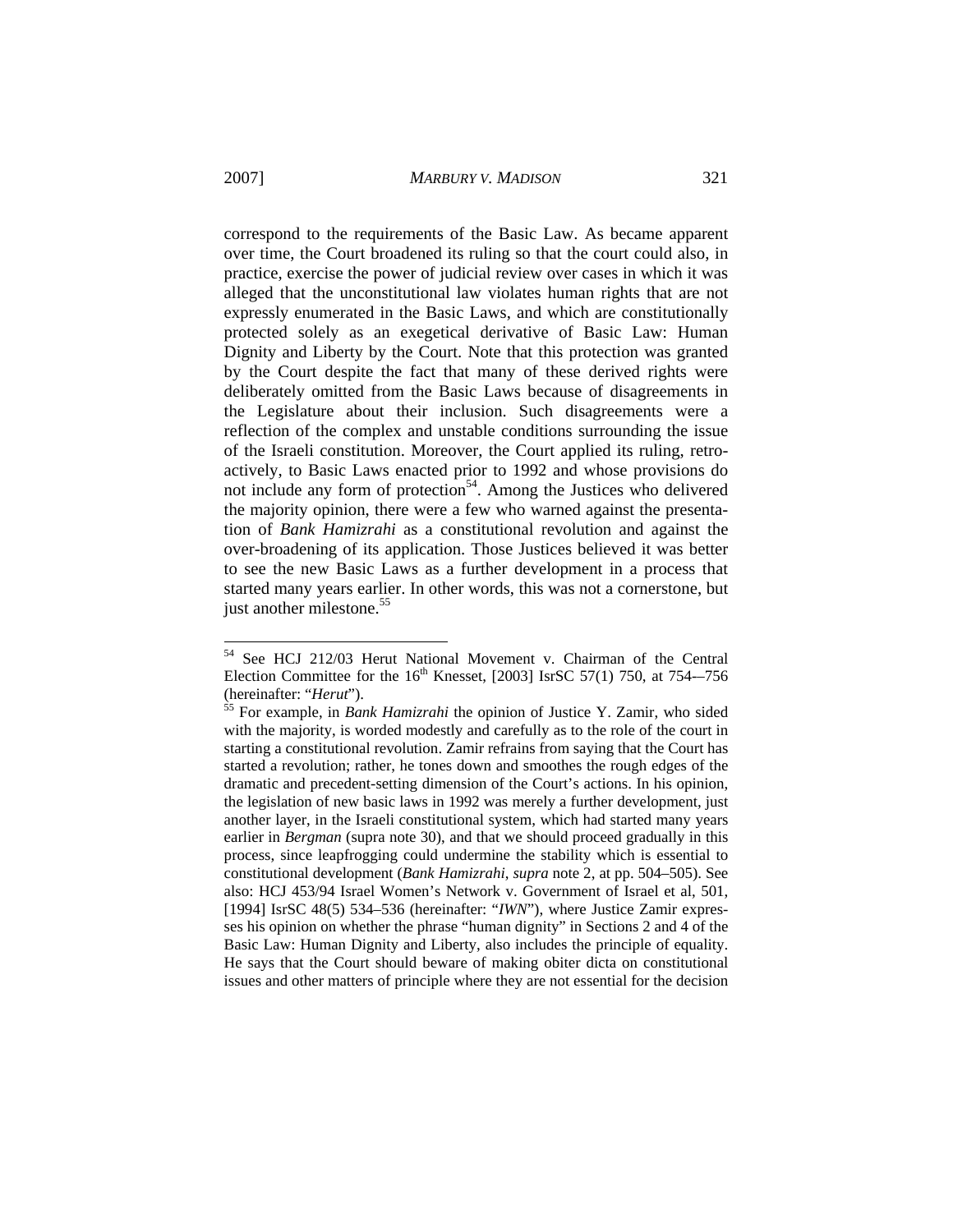Both the decision in *Marbury* and the decision in *Bank Hamizrahi* were revolutionary in their time. In both cases, the Supreme Court used the judicial tools available to respond to an unstable and complex political and social reality. In both cases the Court also strove to generate a historic change in the existing governmental-institutional map by changing the balance of power among the branches of government. Furthermore, in both cases the signs of public unrest and the seething political reality that gave rise to the need for a new direction were not expressly reflected in the decision. Yet, these raucous, emotional and often tempestuous political struggles touched on urgent and substantial issues concerning the identity of the two countries (Israel and the U.S.) as liberal democracies, but because of the limitations of a court decision and the legal platform, they can only be recognized between the lines.

 Yet, the political circumstances in the U.S. and in Israel that awoke the need for a precedent-setting constitutional step, and the conditions for the acceptance of such a step, were entirely different. No matter how revolutionary, the legal analysis and conclusions of Marshall in *Marbury* were based on a strong constitutional reality and related to a formal constitution that had been enacted fourteen years earlier and was imbued with all the characteristics essential to its strength.

 Unlike the sectarianism and the social polarization that existed in Israel from its very first days, the American Constitution was designed and drafted by the representatives of a relatively homogeneous society who shared a similar background and aspirations. These are essential and indispensable conditions for achieving the consensus from which a strong constitution can emerge. The difference between the characteristics of the pre-constitution Israeli and the American society is key to the distinction between the Israeli and American constitutional narratives.

 The American Constitution is a written document that reflects a broad and solid social consensus, which is essential for maintaining social-political stability, even in the face of frequent social change*.* The strength of the American Constitution is nurtured by the fact that it was

at hand and without in-depth discussion. In the circumstances of *IWN*, it would be better to refrain from ruling that the principle of human dignity, as protected by Basic Law: Human Dignity and Liberty, contains the principle of equality, since in the circumstances of IWN, a decision could be reached without such an analysis whose implications transcend beyond the specific case.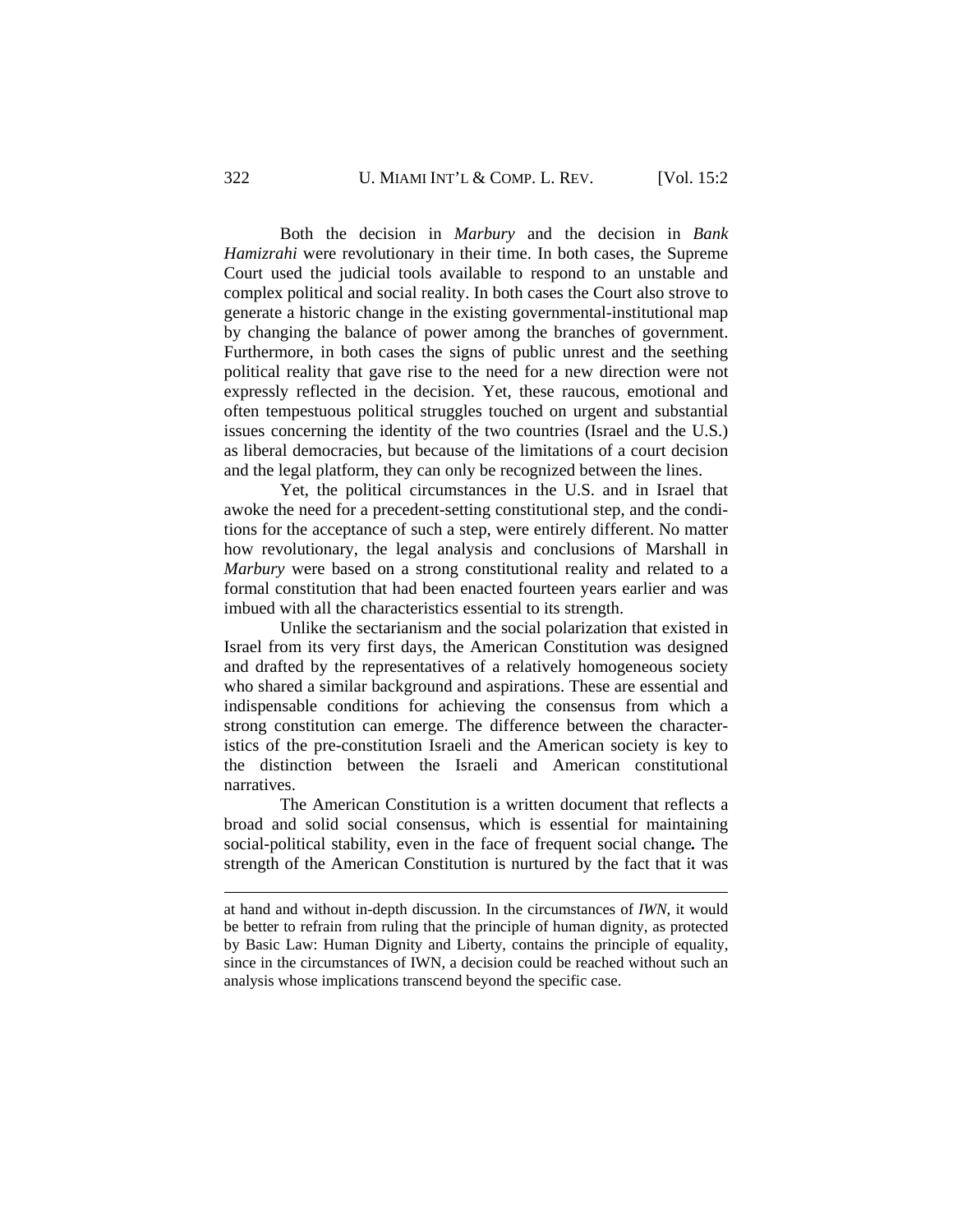born out of a long and comprehensive process of deliberation, persuasion and compromise.<sup>56</sup> Furthermore, the rules laid down at the Philadelphia Convention, where the Constitution was debated, were also based on a consensus. This enabled all the participants at the Convention to support the final product, even if the road to such support was not an easy one where there were deep differences on key issues about the American form of government and the value system upon which it would be established. Among these issues were the allocation of power between the federal government and the states, interstate trade regulation, slavery, the power to impose and collect taxes, and the protection of human rights. $57$ 

 Furthermore, the process of establishing the Constitution was accompanied by enormous and unprecedented efforts to mobilize the American public, by means of essays in *The Federalist*. This enabled the citizens to absorb and internalize the Constitution, i.e., they believed themselves to be full partners in the process that imbued the Constitution with the complete legitimacy so vital for its application and implementation in society.58 The establishment of the American Constitution was imposed only after support from the grass roots was guaranteed by calling upon the American public as a whole. The Founding Fathers of the American nation were able to form a common and mature constitutional framework within which the normal daily political struggle could be waged under agreed and accepted rules. Within that framework, disputes and conflicts of interests could be decided without threatening, weakening or bringing down the state. Furthermore, the Constitution gave effective review of the government to all segments of the public, while allowing it still to function efficiently. Additionally, the Constitution limited the following risk: corruption of power, arbitrariness of government, and the violation of the rights of individual and minorities. In these circumstances, the ruling of Justice Marshall in *Marbury* on the issue of judicial review although a small step forward, was a step taken on a firm footing

 When the Supreme Court assumed the power of judicial review in *Bank Hamizrahi*, it was taking a stance far more complex and problematic. Whereas the U.S. Supreme Court was called upon to rule in

1

<sup>56</sup> Ruth Gavison, "*Lessons from The Federalist and the Constitutional Process in Israel*", 11 *Azure, Journal for Israeli Thinking* 21, at 27–29 (2001). 57 *Id.* <sup>58</sup> *Id*, at 31.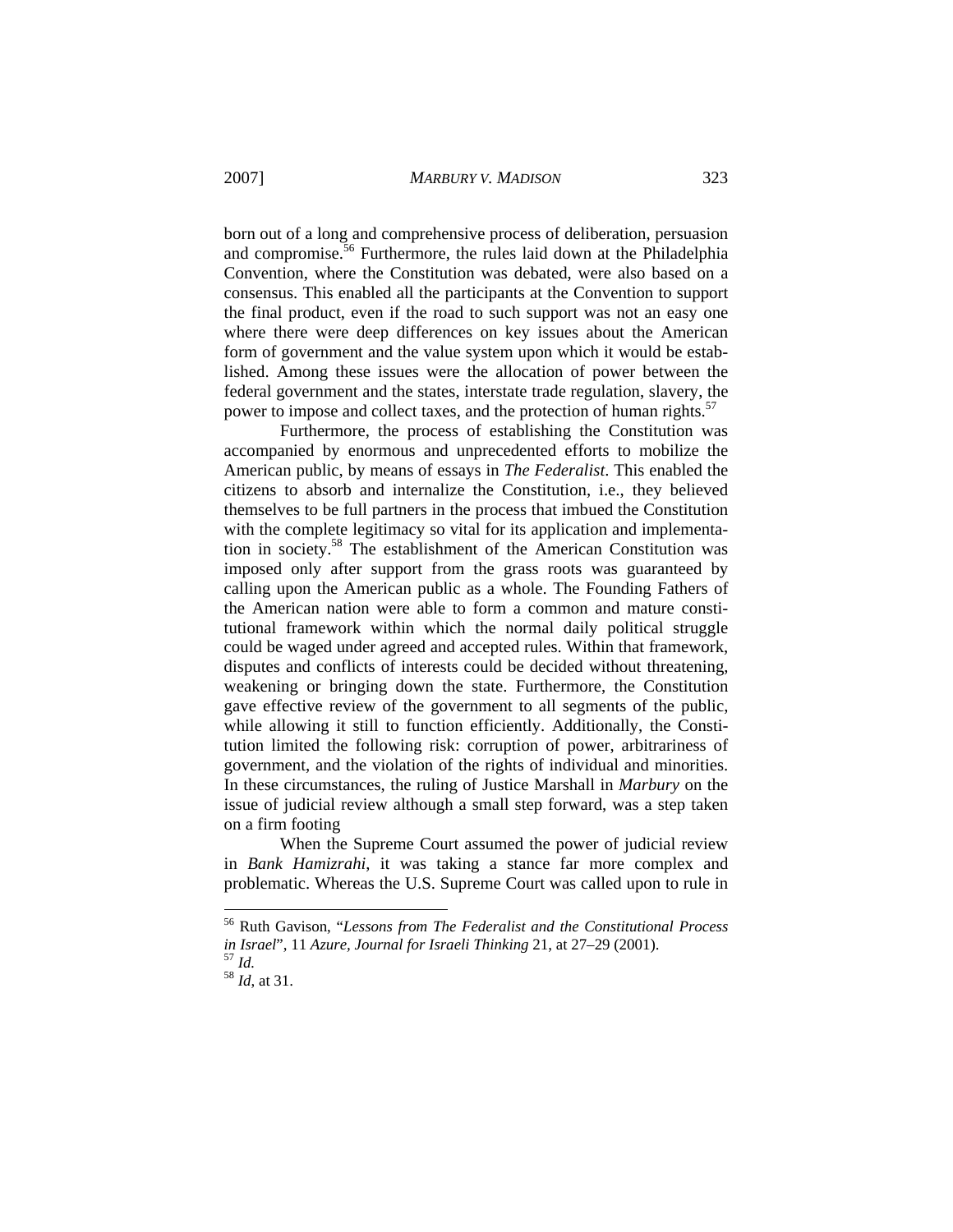*Marbury* at an early and "virginal" stage in the life of the American nation, the Israeli Supreme Court was required to consolidate its constitutional powers after almost fifty years during which time its status had taken shape and its powers had been given content. Also during this time the Knesset legislation that violated human rights was immune to repeal by the Court.

 The decision in *Bank Hamizrahi* resolved the issue of judicial review during a time in which the very issue of a constitution was the subject of controversy, as opposed to *Marbury* in which this issue did not exist. Also, prior to its decision on the controversial question of judicial review, the American Supreme Court wisely consolidated its status as a constitutional court. In contrast, the Israeli court, dealt with the matter of judicial review during of national development that was far more complex. In current-day Israel, many heavily disputed constitutional issues still find their way to court, notwithstanding the fact that the first and more adequate forum would be the political arena.<sup>59</sup>

 As in *Marbury*, the decision of Israel's Supreme Court did not expressly reflect the political turmoil and the opposing centrifugal forces at work below the surface, or the fierce dispute surrounding the question of the constitution that remained unresolved even after the legislation of the two new Basic Laws. Underlying that legislation, upon which President Barak built the constitutional revolution, was a non-parliamentary initiative aimed at breathing life into the constitutional project which had been nipped in the bud, reviving it in a gradual process. This constitutional process which would involve Basic Laws would start with the consolidation of individual rights, although the need to protect these rights against Knesset legislation is not disputed. Officials hoped this would create momentum that would turn the wheels of the constitutional project, reawaken discussion of the most intense disputes and eventually lead to the birth of an Israeli constitution, valid in every respect.

 The two new Basic Laws were the result of that initiative. However, the Israeli public was not partner to this legislation, neither to the process leading up to *Bank Hamizrahi* nor to the news of the "constitutional revolution" that these laws heralded. In fact, the public was unaware of the "fact" of its existence. It was not by chance that the legislation of these two Basic Laws was termed a "quiet constitutional

<sup>59</sup> *See* Barak-Erez, *supra* note 13, at 346.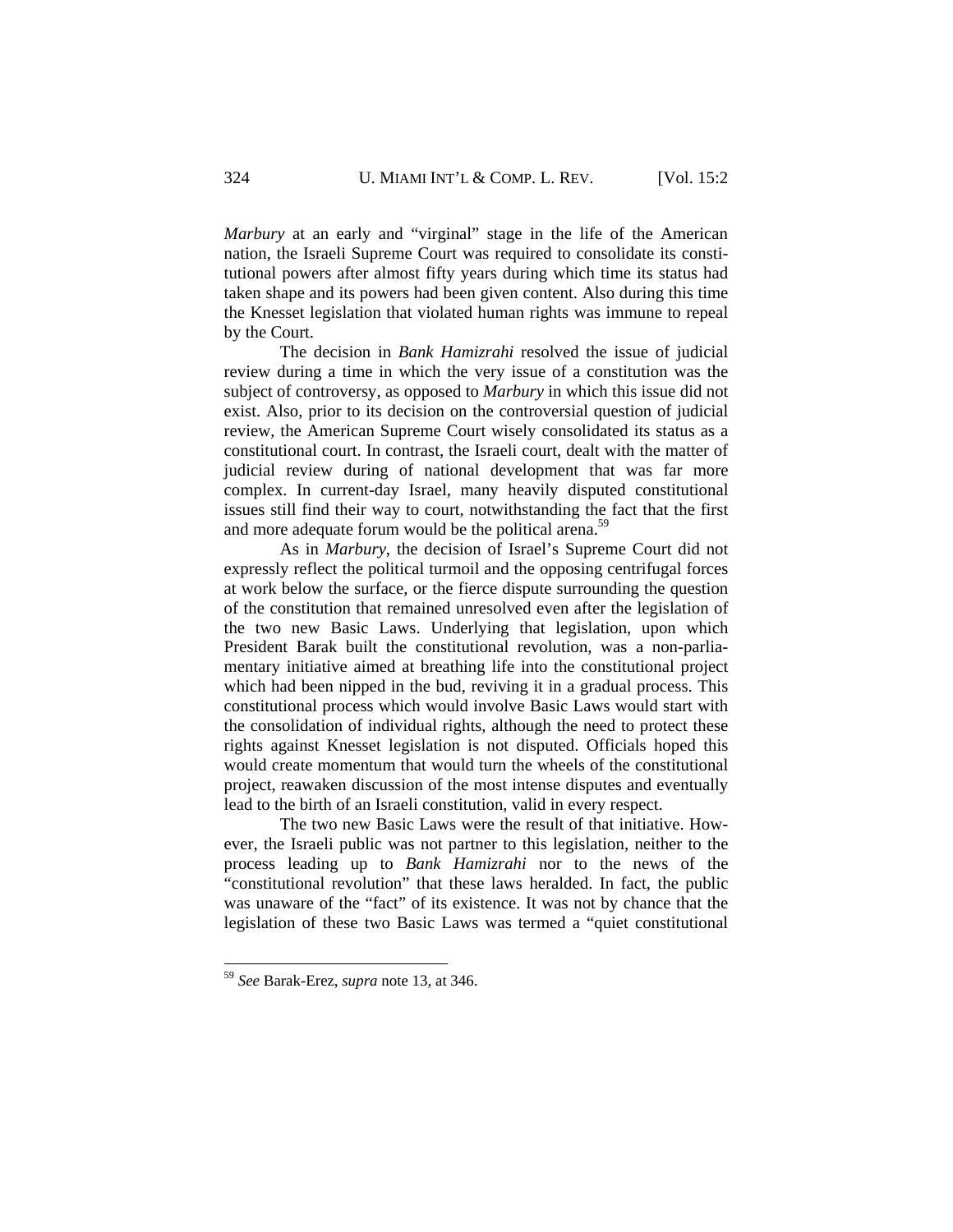revolution". Thus, it comes as no surprise that their enactment did not reverberate loudly among the public, was not accompanied by the requisite lively public and political dialog and was therefore not perceived by the average Israeli as revolutionary. Only the community of jurists was excited by the legislation of the Basic Laws, and was the first to discuss the recent constitutional revolution.

 Most important of all, the legislation of the new Basic Laws and those legislated before them, lacked all the constitutional elements so necessary for imposing stable constitutional order in a society as fractured and unstable as the Israeli society.<sup>60</sup> The legislation of the Basic Laws has never been collated as a single unified, harmonious and coherent formal constitutional document and they did not come into being on the basis of predetermined principles and rules Further, the legislation of the Basic Laws was not accompanied by suitable regulation of the checks and balances and by reallocation of the power of the branches of government. Yet, such checks and balances were necessary as a complementary step for the creation of statutes that would be superior to ordinary Knesset laws, and in particular, would empower the Supreme Court to give operative meaning to such superiority through judicial review.

 Furthermore, the legislation of the Basic Laws was not based on consensus and was not a celebratory and symbolic national act, as is fitting for the establishment of a constitution. On the contrary, the Basic Laws were passed in an ordinary process in an atmosphere of an end-ofseason sale. Thirty-two Knesset members voted in favor of Basic Law: Human Dignity and Liberty, twenty-one voted against it and one abstained—fifty-four members in total, a tiny figure, taking into account that this was a constitutional piece of legislation. Basic Law: Freedom of Occupation was approved unanimously by twenty-three Knesset members.

 The reason that Israel had no formal constitution is not that there was no need or that no attempt had ever been made to establish one. On the contrary, Israel desperately needed a formal constitution because of the problems it had faced since its inception. Unfortunately, the inability

 $60$  For a comprehensive review of the establishment of a constitutional revolution in Israel by the Supreme Court, see Ruth Gavison, "*A Constitutional Revolution?*" *in* "TOWARDS A NEW EUROPEAN IUS COMMUNE" 517 (A. Gambaro, A.M. Rabello, eds., 1999, Sacher Institute, Jerusalem).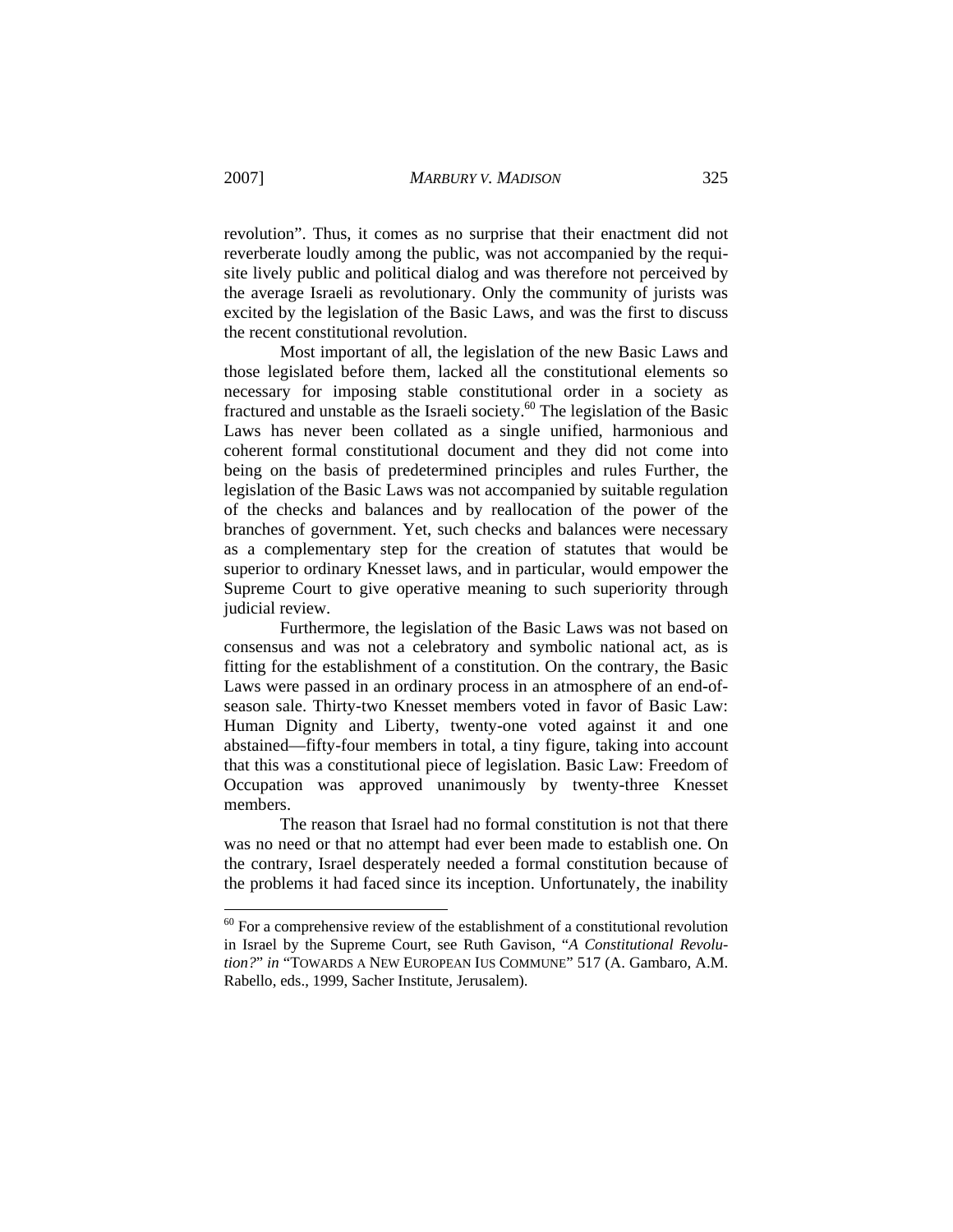of Israel's parliaments to formulate a constitution and the stubborn opposition of the Knesset to vest the Supreme Court with the power of judicial review, are proof that when President Barak announced the constitutional revolution in *Bank Hamizrahi*, the conditions were not yet ripe. When *Bank Hamizrahi* was delivered, Israeli society was too deeply fissured, too polarized, too divided over the most central questions of its existence, and therefore unprepared to contain the constitutional revolution that Justice Barak had created. And certainly the revolution could not be imposed by an action of the Supreme Court. It is therefore obvious why at first many legal scholars challenged the statement that Israel now had a constitution. Yet, this concept was internalized in time, and there is now almost no controversy over the fact that Israel has a constitution, although incomplete and feeble.

 This tangled and emotional constitutional reality has, of necessity, implications for the status and power of the Supreme Court, and it limits the Court in exercising judicial review. Granted, in *Marbury*, Justice Marshall declared the Court's power of judicial review even though the Constitution did not contain any specific provision granting the Court such power. Still, Marshall's historic ruling was made as part of an interpretation of the American Constitution, a formal constitutional document that reflected a strong and stable constitutional reality, valid as a supreme norm whose content was never disputed and which served as a unifying element for a homogeneous American society. In this sense, Marshall's revolution did not arise sui generis, but represented another layer added to a solid constitutional foundation. Justice Barak, on the other hand, created two revolutions—the first is a constitutional revolution, which dealt with the superiority of the basic laws, and the second, which is built upon the first, the judicial review revolution. Both are founded on shaky ground compared to that on which the U.S. Supreme Court was built.<sup>61</sup>

 It is interesting to note that both in *Marbury* and in *Bank Hamizrahi*, the court refrained from countermanding the legislature, against which the petition was addressed. In *Marbury*, in view of his analysis of the political reality, Marshall held that the Court was not competent to grant Marbury the relief applied for and to impose upon the Executive a mandamus as requested. Marshall understood that such

<sup>61</sup> *See* Gavison, *ibid*, at 524.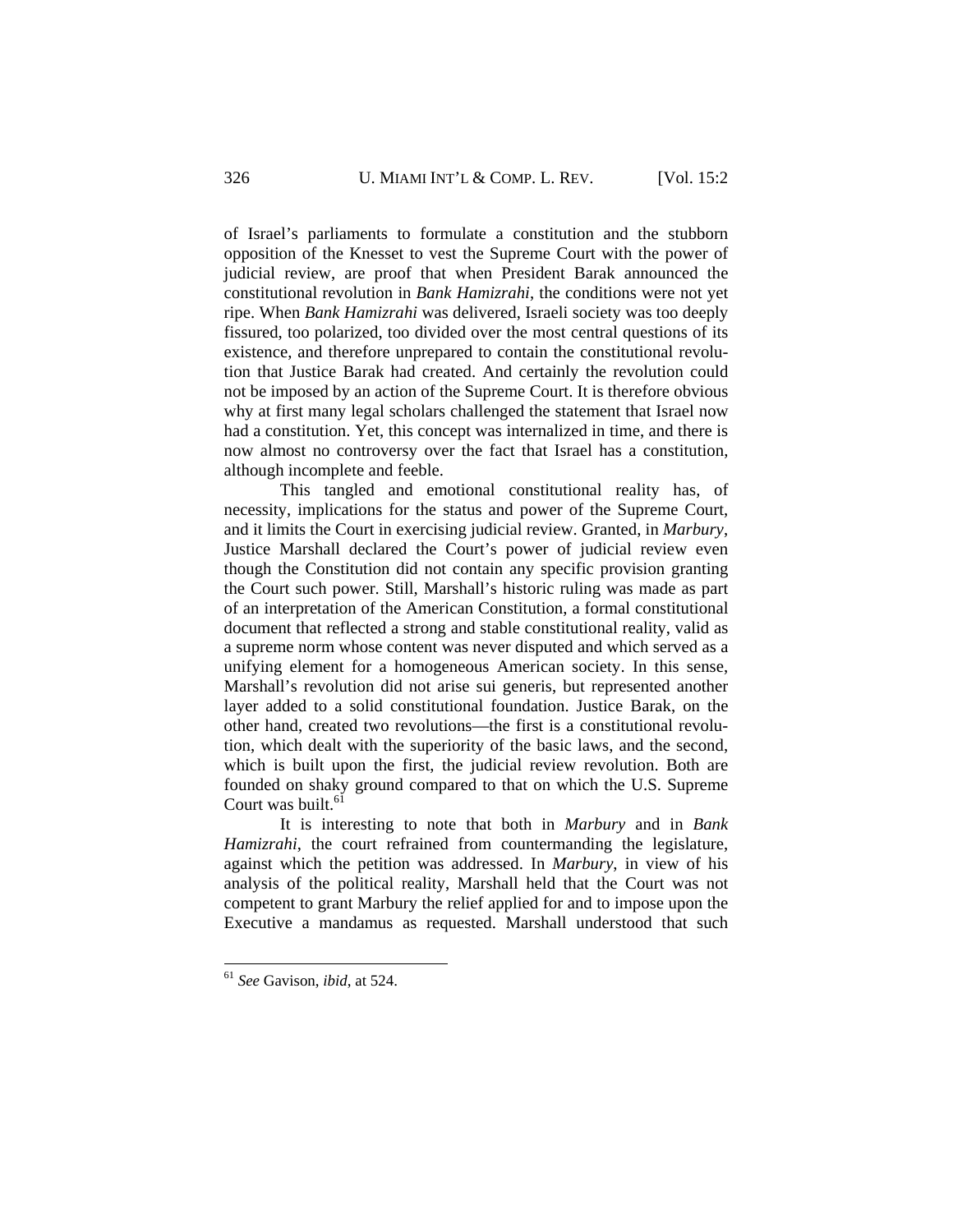action would be pointless and would only erode even further the status of the Supreme Court. Marshall's declaration that the Court had the power of judicial review, his exercise of this power in relation to the Jurisdiction Act of 1789 and his subsequent repeal of this Act were intended to prepare the ground for his final conclusion. Additionally, the Jurisdiction Act, which was invalidated by the Court, broadened the power of the Supreme Court. Thus, when reviewing and eventually abrogating the Act, the Court intervened in the affairs of the legislature relating to the Court itself, effectively curtailing its own powers. In this sense, the first step of the Court in the path of judicial review was careful and calculated.

 In *Bank Hamizrahi*, although the Court assumed and exercised the power of judicial review, the final conclusion was that, contrary to the position held by the petitioners, the law meets the requirements authorizing violation as laid down in Basic Law: Human Dignity and Liberty, and is therefore constitutional and should not be repealed. Accordingly, along with its declaration of the constitutional revolution and the power of judicial review vested in it, the Court refrained from taking any operative action against the legislature. The final conclusion of the Court in that specific case, i.e., refusing to abolish the statute, spared the Court from calling upon its own rulings for a practical step that would erode the power of the legislature. This was a tool in the hands of the Court to soften the revolutionary and dramatic implications of the decision. Because the Court was not required to exercise the power it had assumed, it did not test its willingness to use the "fruits" of the revolution immediately upon the announcement of these powers; in this way, the Court prepared the ground for the slow absorption and gradual internalization of its sensational and precedent-setting decision over a period of time.

 Needless to say, a judicial review "revolution" without specific authorization in a constitution, is contingent on the status of the Supreme Court and its powers being fortified in a constitution founded on the characteristics mentioned above; the first of which is universal acceptance of normative superiority. That was the situation in America. Conversely, Basic Law: The Judiciary, that provides the normative basis for the operation of the Supreme Court and which was legislated in 1984, prior to the new Basic Laws and the constitutional revolution, does not even contain procedural protection. Thus, while the Supreme Court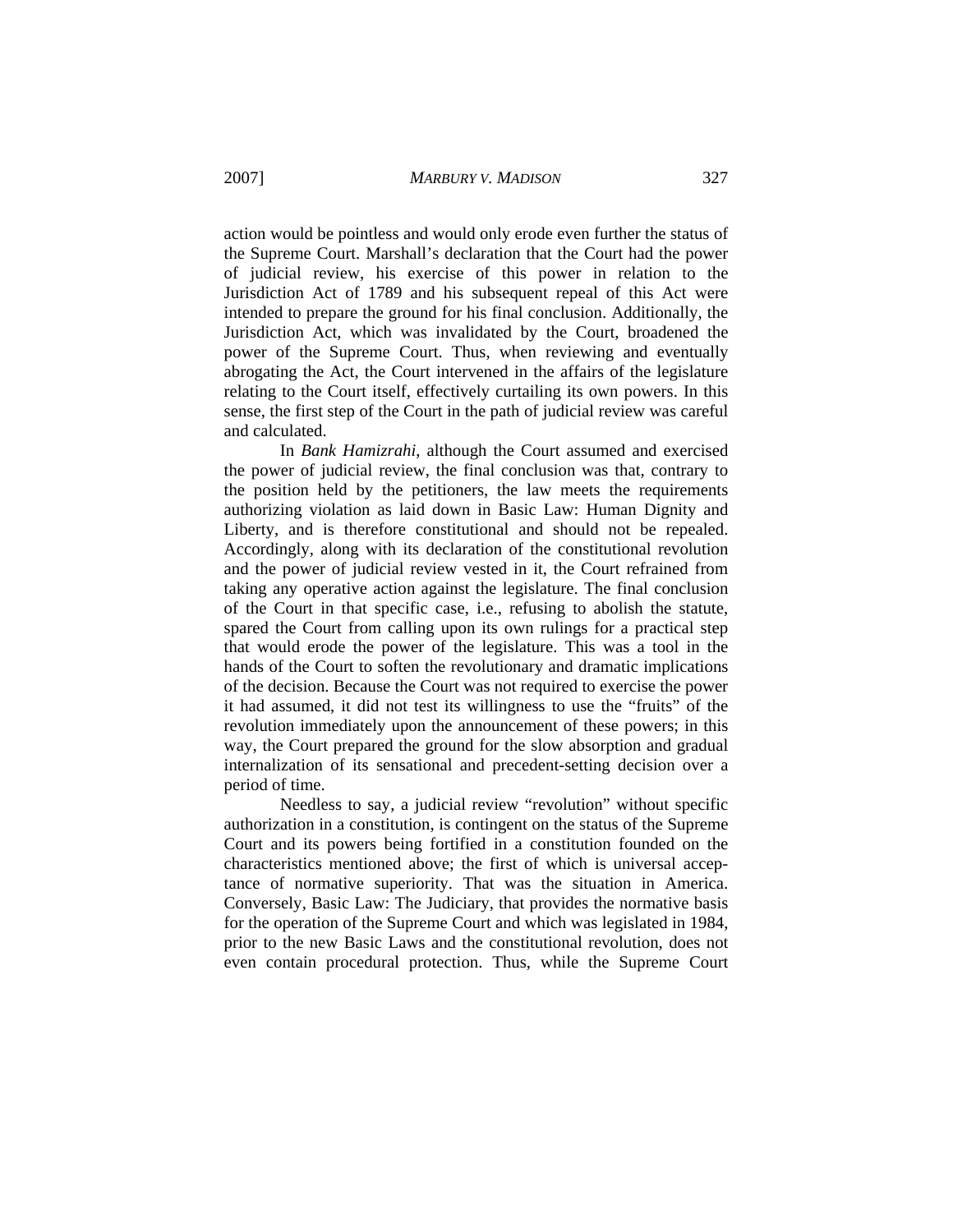assumes the baton of judicial review in *Bank Hamizrahi*, the status of the norm that gave it birth is itself disputed as part of the controversy concerning the status of the basic laws legislated before 1992.<sup>62</sup>

 There is a structural-institutional difference between the American system of government and the Israeli system, within which lies the distinction between *Marbury* and *Bank Hamizrahi*. The system of government in the American democracy is presidential. The focus of power and authority is the president, who is elected by the citizens in direct elections, and accordingly, draws his power from them. Concurrently, administrative power is shared with two other branches of government—the two houses of Congress and the Supreme Court, so that the allocation of power places the three institutions on the same level where they monitor and review each other in accordance with a procedure defined in a formal constitution whose normative status is superior to ordinary law, and which stands above all of these institutions.

 Israeli democracy, by contrast, is built upon the parliamentary system. The constitutional structure, which was formed upon the establishment of the State of Israel, perpetuated and gave legal imprimatur to the institutions of government as they had developed within the Jewish community under the British Mandate. This structure places the Israeli House of Representatives, the Knesset, at the head of the pyramid of three authorities, and tilts the center of gravity of power and authority toward the Knesset.<sup>63</sup> The basis of the entire Israeli system is therefore the principle of the autonomy of the Knesset. The Executive is grounded in, grows from and relies upon the parliamentary coalition for its support. Therefore, because of the absence of a formal constitution, at least prior to *Bank Hamizrahi*, the norm creating the Supreme Court and defining its powers could be amended by the Knesset by a simple majority. Thus, the Israeli system lacks the balanced allocation of power between the Legislature and the Judiciary that is present in the American system, even though the Israeli judicial system enjoys a large degree of autonomy and independence. The power of the president of the United States to veto an act of Congress is one of the expressions of the power

<sup>62</sup> *Id.* at 520. Until the Court ruled in *Bank Hamizrahi* that a basic law can be amended only by means of another Basic Law, Basic Law: The Judiciary could have been amended by an ordinary law passed by a simple majority of members of the Knesset.

<sup>63</sup> *Id*. at 520–521.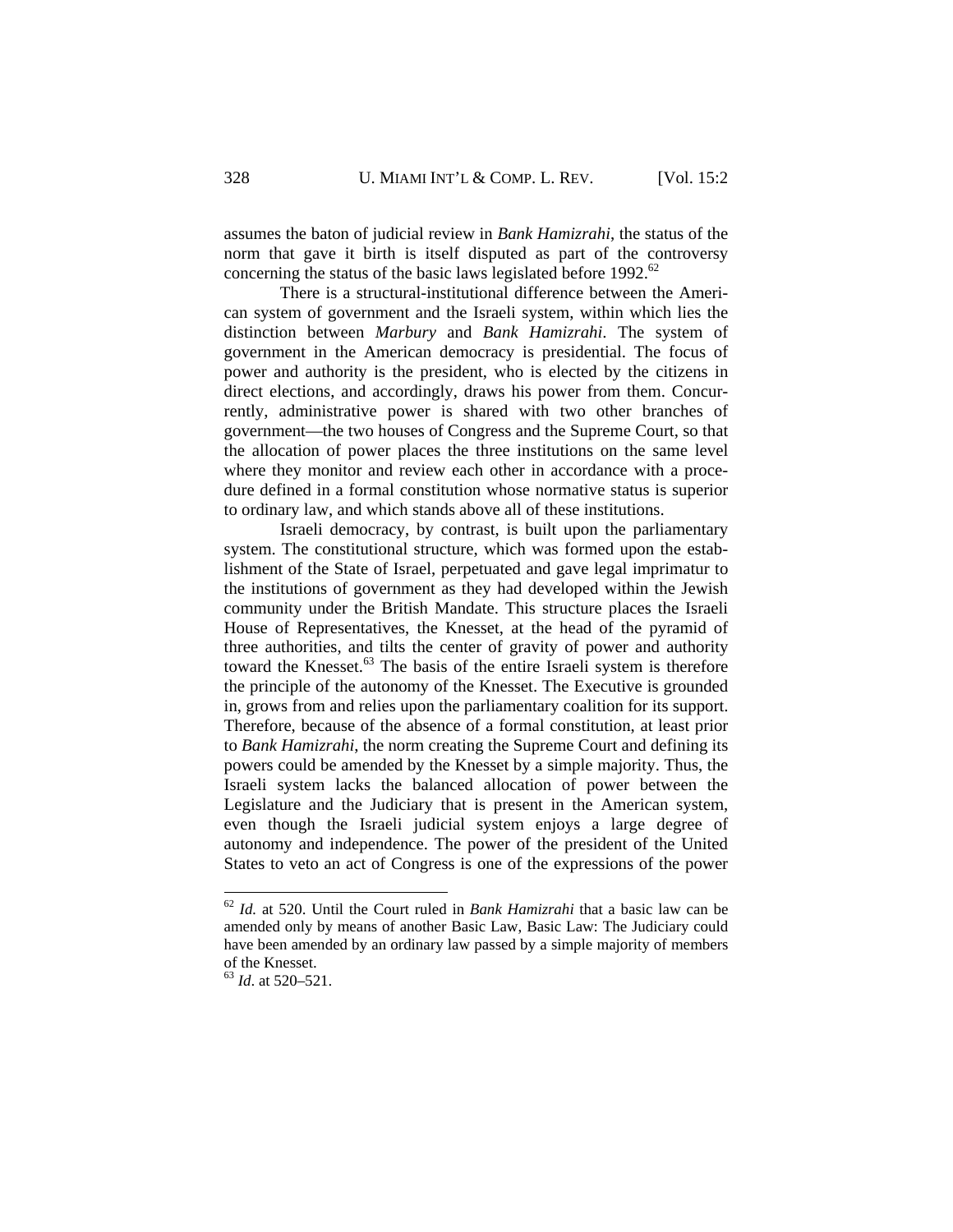of the Executive in the U.S., a counterweight to the strength of Congress, and additional testimony to the structural difference between the American system and the Israeli one, in which the Knesset is superior to the other two branches. Moreover, in the U.S., the intervention of the Judiciary in the activities of the Legislature is not so far-reaching a step, as in any case the Executive has the power to do the same, but in a different way.<sup>64</sup>

 Furthermore, the difference in the procedure for the nomination and appointment of Supreme Court Justices in the U.S. and Israel is analogous to the distinction between the two countries. American Supreme Court Justices are appointed for life, directly by the President, yet another expression of the power of the American Executive Branch compared with the Israeli. Obviously, the political nature of these appointments detracts from the principle of autonomy and independence of the judicial branch, which is so vital to democracy. Yet, the counter to this is that the appointment of justices by the president awards the American Supreme Court a representative dimension that facilitates the drafting of revolutionary rulings and extends the legitimate basis for such decisions.

 Conversely, the system by which Justices are appointed to the Supreme Court in Israel is one of the most apolitical in the world.<sup>65</sup> Supreme Court Justices are appointed by the Nominations Committee, whose nine members are mainly representatives of the three branches of government, including two Justices of the Supreme Court and the President of the Court. The Israeli Supreme Court is therefore a nonrepresentative body and even defines itself as one that must reflect the mood, worldviews, values and norms of Israeli society, but *not* represent it. The system by which judges are appointed, which embodies the principle of checks and balances and keeps the Court autonomous, objective, independent and unbiased, is a fitting one even though the Court is neither elected nor representative; it is the source of the Israeli public's great confidence in the Supreme Court and the reason that the Supreme Court is perceived as the least unbiased institution.

<sup>&</sup>lt;sup>64</sup> Although the final legislative power remains with Congress, which can overrule a veto by a special majority, the special majority requirement reflects the structural difference between the Israeli and the American system as to the status of the legislature compared with that of the other branches of government. <sup>65</sup> *See* Gavison, *supra* note 60, at 522–523.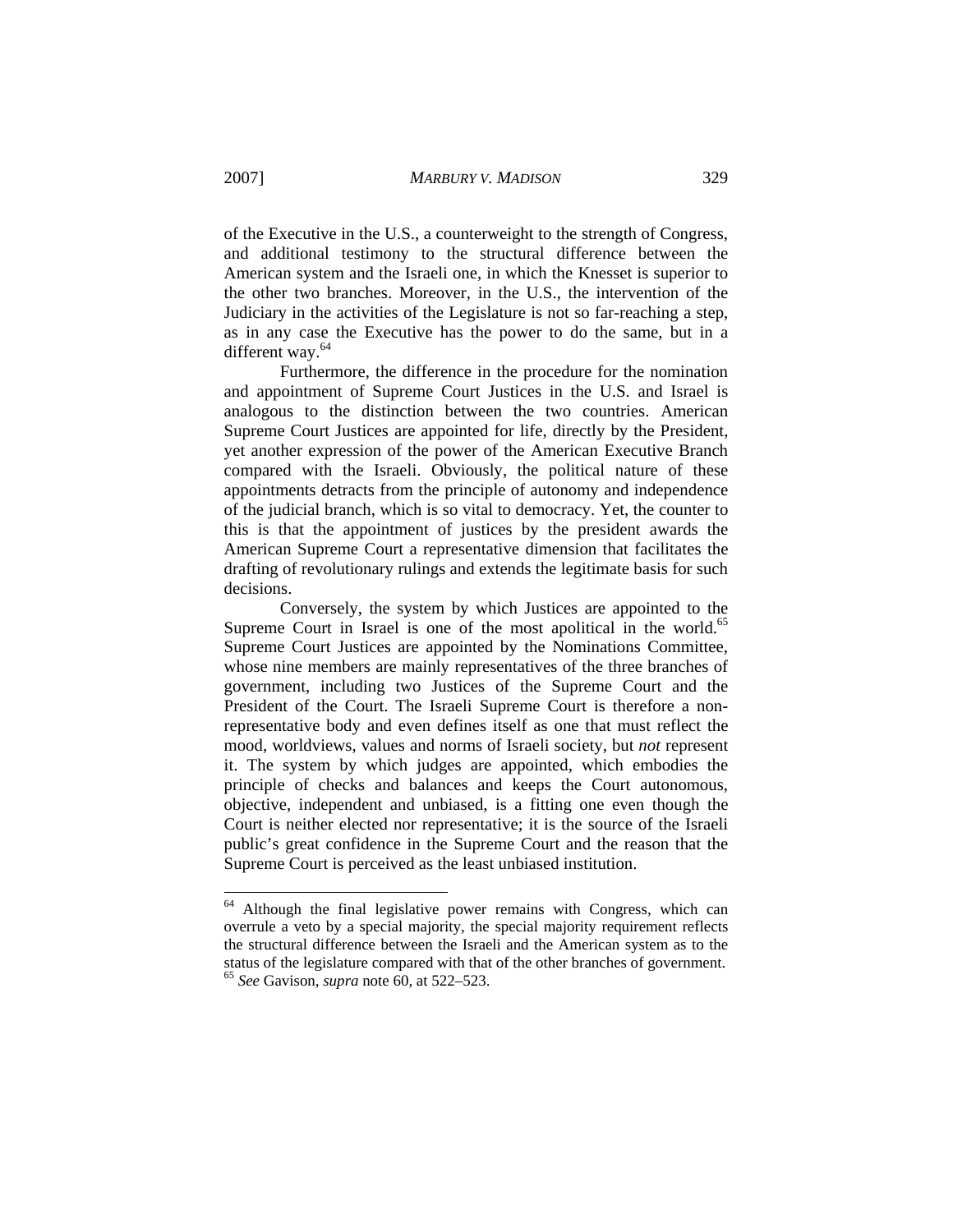In view of the distinctions described above, it is safe to say that in some aspects, Marshall's judicial review revolution in *Marbury* was far more groundbreaking, but far less dramatic, than that of the Israeli Supreme Court in *Bank Hamizrahi*. Accordingly, it seems that the rulings of the American court cannot be automatically applied for the purpose of judicial review in Israel.

#### **B. Kach Case and the Separation of Powers**

 The separation of powers is the cornerstone of democracy and a precondition for human liberty. The question of the separation of powers was reflected in its fullest in *Marbury* in two ways. First, the boundaries of the Court's intervention in an action of the executive arm of government; second, the demarcation of the boundaries for intervention by the Judiciary into the work of Congress. The next few paragraphs will be dedicated to the second aspect, as addressed by Israel's Supreme Court and the U.S. Supreme Court.

 In Israel, as in other modern democracies, the system of government is based on the modern understanding of the separation of powers: it is not the traditional, classical concept as expressed by Montesquieu, i.e., three branches—legislative, executive and judiciary with a firewall between them, such that each has exclusive jurisdiction in its realm without any review by the other branches.<sup>66</sup> The modern understanding of the separation of powers is founded on the concept of checks and balances, which means that the three branches are independent, but continually review one another based on predefined mechanisms.<sup>67</sup>

 According to this system, while each of the three branches implements its primary power independently of the others, defined checks and balances exist among them. In this way, the responsibility for the decisions of the sovereign is distributed among the three because none of the branches has absolute and unlimited responsibility for the decisions that will be implemented by any of the others.

 Balancing the powers of the three branches is a delicate task. In the Israeli system, the main tension is between the Legislative, which in

<sup>66</sup> *See generally,* CHARLES DE SECONDAT, BARON DE MONTESQUIEU, *THE SPIRIT OF THE LAWS* (1748).<br><sup>67</sup> HCJ 306/81 Shmuel Plato Sharon v. Knesset Committee, [1981] IsrSC 35(4),

<sup>118, 141;</sup> HCJ 910/86 Ressler et al. v. Minister of Defense [1988] IsrSC 3242(2) 441, 491.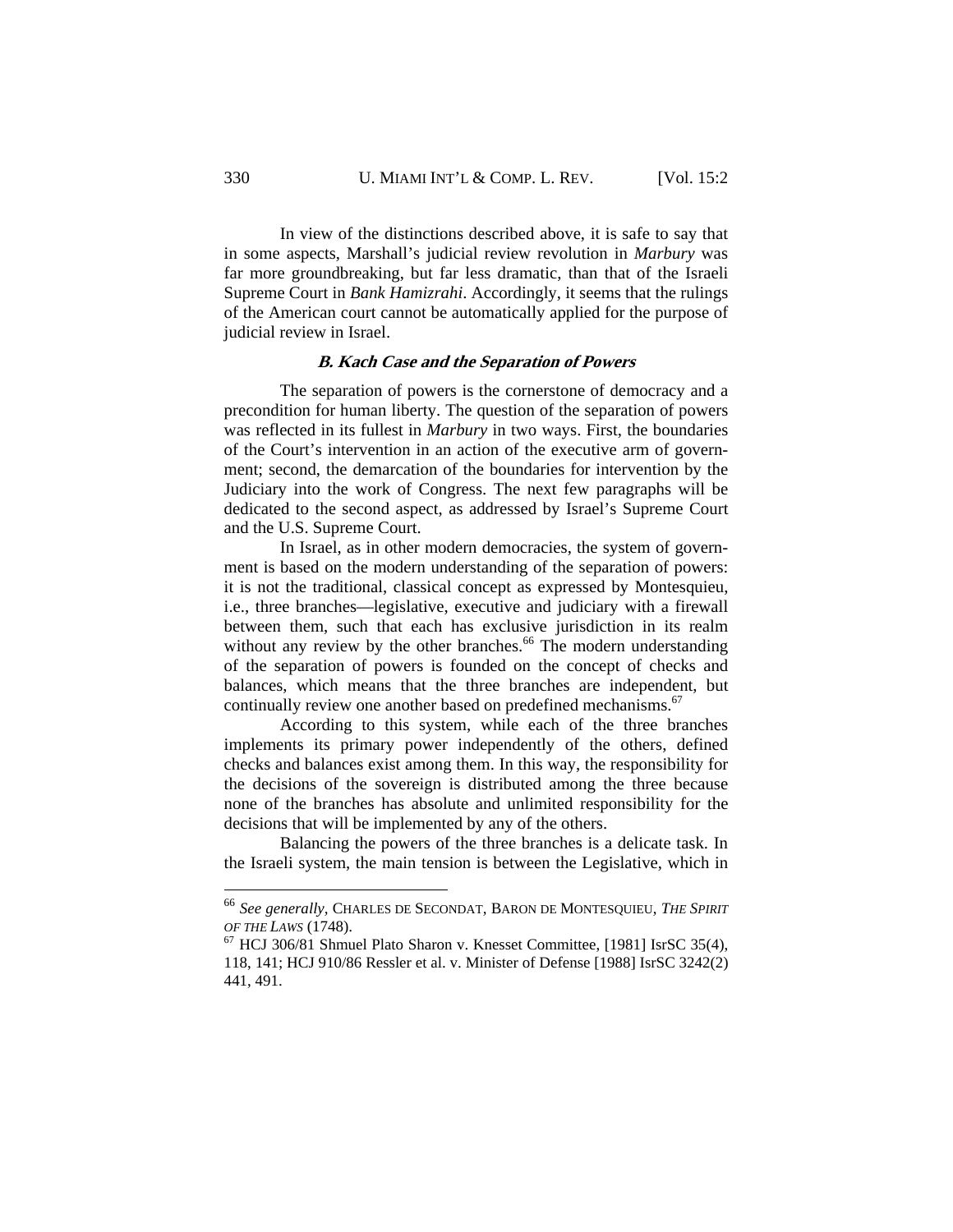Israel's parliamentary system reflects the will of the people, and the Supreme Court. The tension tends to arise when the Court is required to review the way in which the Legislative exercises its powers.

 The interpretation the U.S. Supreme Court gave the Act of Congress, which led to the declaration of the Act as void, was in and of itself an intervention in the Executive Branch. As noted, Marshall interpreted Section 13 of the Judiciary Act of 1789, which authorized the Supreme Court to issue writs of mandamus to civil servants, as granting the Court more power than given to it by the Constitution. Marshall held that the court system is exclusively responsible for the interpretation of the law: "It is, emphatically, the province and duty of the judicial department, to say what is the law."

 The Israeli court followed suit even though Marshall's interpretation was not the only one possible. In fact, it was farfetched. A careful reading of Section 13 shows that the last sentence, on which the Court based its opinion that this Section was an attempt to extend the jurisdiction of the Supreme Court in violation of the Constitution, relates to petitions only, so that the interpretation of the Section as dovetailing with Constitution was in fact the appropriate analysis. Yet, Marshall chose an interpretation whereby Section 13 conflicted with the Constitution because this enabled him to hold the Act void. Marshall's move, which is built on an unlikely interpretation of Section 13, was a maneuver between the obstacles that the Court was facing in *Marbury* and the implications that Marshall feared, but it was also a reflection of his resolve to remind the three branches of government that they are interdependent. The question of the Court's competence and power to interpret the product of the Legislative Branch and the question of the Court's interpretation vis-à-vis the interpretation provided by the legislature, were also at the heart of the debate in the Israeli decision in the *Kach* case.<sup>68</sup> In *Kach*, a Member of the Knesset, Meir Kahane, who was the only parliamentary representative of his party, petitioned the Supreme Court, in its capacity as the High Court of Justice, to declare void the decision of the Knesset Speaker prohibiting him from initiating a vote of non-confidence. The Knesset Speaker explained that he had stopped Kahane from submitting his bill because Kach was a one-man party, and according to the Knesset Bylaws and based on previous

<sup>68</sup> HCJ 73/85 Kach Party v. Knesset Speaker Shlomo Hillel,[1985] IsrSC 39(3) 141 (hereinafter: "*Kach*").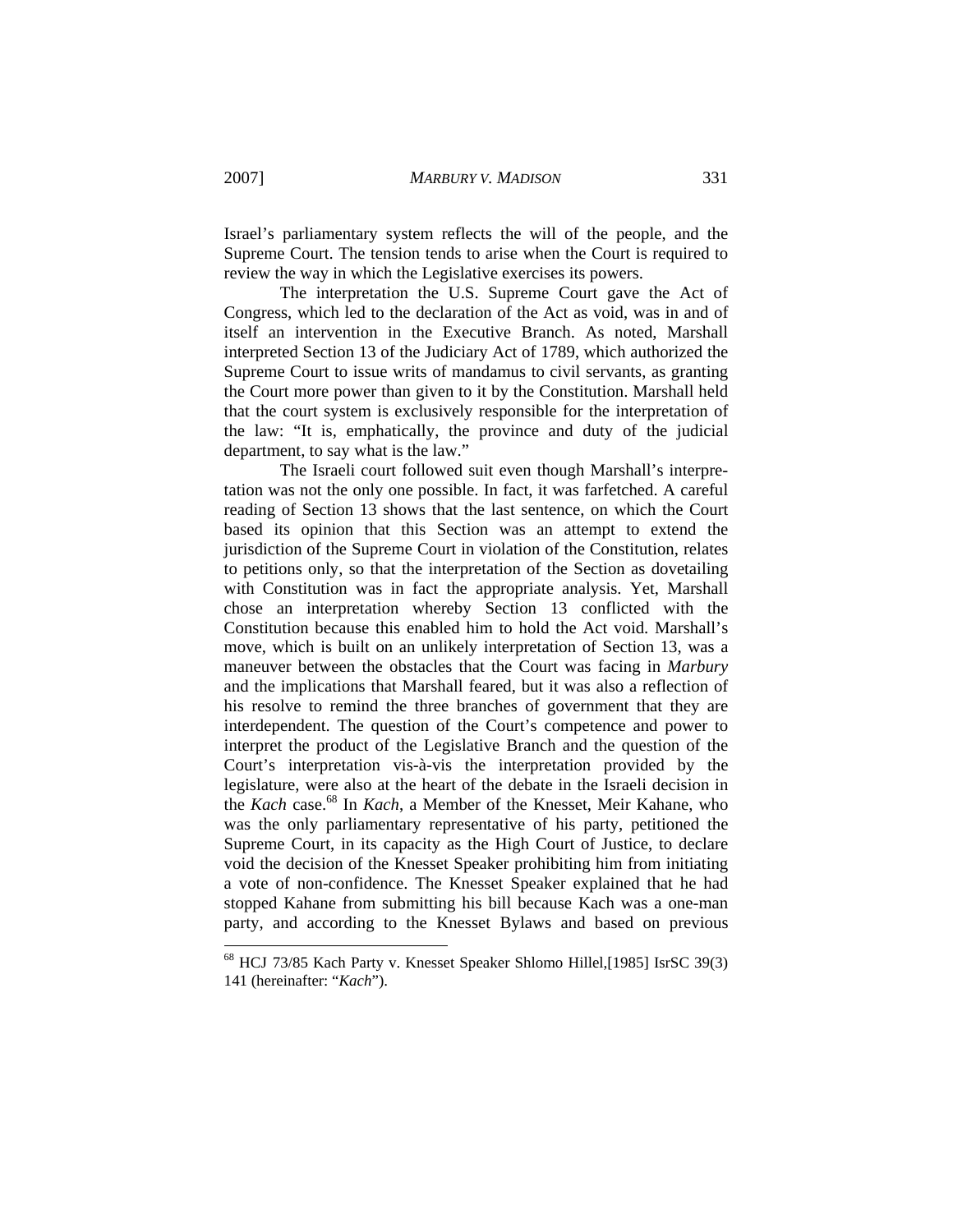resolutions of the House Committee that interpreted the Bylaws, and on a longstanding parliamentary tradition, a one-man party cannot submit a bill of no-confidence.

 In order to decide the case, the Court was required to interpret the relevant section of the Knesset Bylaws, which addresses votes of noconfidence. First, the Court opined that the decision of the House Committee must be based on this section, and if the section conflicts with parliamentary tradition, the Bylaws prevail. Second, given the language, purpose and constitutional rationale of the section, a one-man party must not be prohibited from submitting a bill of no-confidence. The third point, which is the most important, is that the interpretation provided by the Court overrides that of the House Committee; the Court has the final authority to interpret any piece of legislation and the principles of separation of powers and checks and balances, which are a precondition for democracy, require this interpretation to be binding upon the parties. To support this holding, the Israeli court cited Marshall in *Marbury*.

 In the context of the separation of powers, in order to understand the boundaries for the implementation of *Marbury* in the Israeli arena, a distinction should be drawn between the circumstances of *Marbury* and those of *Kach*. In *Marbury*, the Court was reviewing a section of a principal piece of legislation, an act of Congress—Article 3 of the Judiciary Act of 1789. In *Kach*, the court was reviewing a section of the Bylaws of the Israeli parliament, the Knesset. These Bylaws are adopted by the Knesset, under the authority vested in it in Article 19 of Basic Law: The Knesset. The bylaws regulate internal parliamentary procedures, such as those of the Plenary, the Knesset committees and the Legislature. The interpretation of a section of the Bylaws of the Knesset, especially one that conflicts with a longstanding parliamentary custom, constitutes interference by the Supreme Court in a purely interparliamentary affair. This can therefore be viewed as meddling in the activities of the Knesset and as an intervention that violates the balance between the Judiciary and the Legislative in a far more radical way than Marshall did in *Marbury*.

 Indeed, the Speaker of the Knesset, who represented the respondent in *Kach,* noted that the Court should exercise particular caution before reviewing the parliament's internal mechanisms. While this comment related generally to the intervention of the Court in the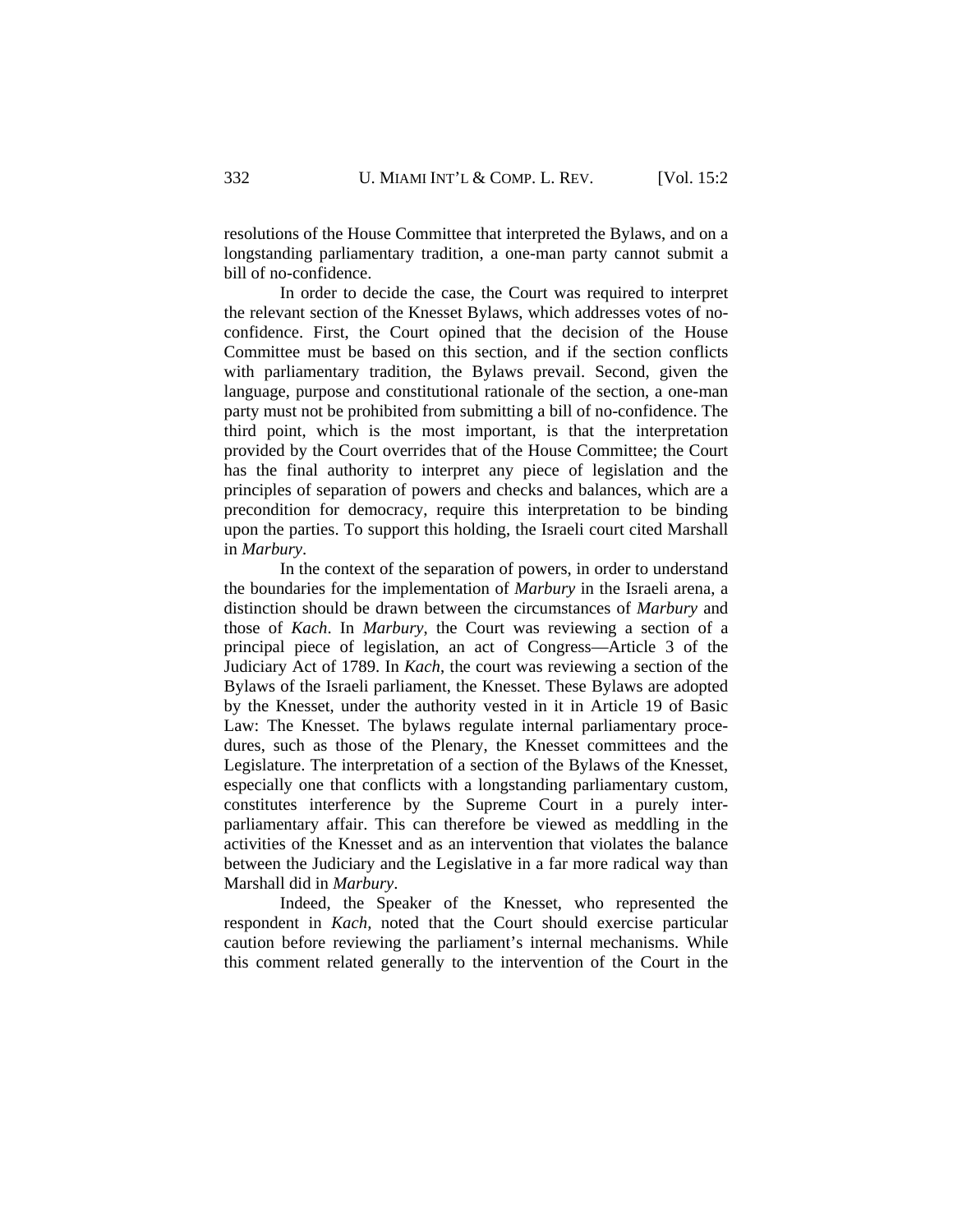decision of the Knesset Speaker, rather than to its interpretation of the specific section of the Bylaws, the underlying logic is the same. In its pleadings, counsel for the Knesset Speaker said that this dispute was not adjudicable, i.e., the Court must refrain from deciding the dispute between the petitioner and the respondent. According to this approach, with regard to inter-parliamentary affairs, the Court must act with restraint and avoid any unnecessary friction between the Legislative and the Judiciary.69 As mentioned, the Court rejected this view.

 Granted, interpretation by the court of the laws enacted by the Legislature also constitutes intervention; but this kind of intervention is an integral role of the court and lies within its jurisdiction. This is because of the principle of checks and balances and is in congruity with the desired manner of balancing, decentralizing and allocating the power between the Legislative Branch and the Judiciary. The internal procedures of parliament as an institution have practically no such influence—even though these internal procedures can eventually impact

 $69$  The advocates of this approach maintain that even if the standard view in England, whereby parliamentary procedures are carved out of the realm of judicial review (R.F.V. HEUSTON, *ESSAYS IN CONSTITUTIONAL LAW* (Stevens & Sons ed. 2nd ed. 1964); Bradlaugh v. Gossett (1884)), is not to be followed, the Court's intervention in inter-parliamentary affairs must be restricted according to the "parameters of functional authority". This parameter allows the Court to review inter-parliamentary affairs only where they exceed the functional authority of the entity perform the act under review. In *Kach*, counsel for the Respondent argued that this was also the yardstick defined in the U.S. in *Powell v. McCormack,* 395 U.S. 486, 589 (1969). As noted, despite the arguments made on behalf of the Knesset Speaker, the Court opted for the majority opinion as expressed in the case law before, and implemented the less restrained parameter whereby the Court's intervention in inter-parliamentary affairs is not limited to cases of act performed *ultra vires*. Even if not performed *ultra vires*, the relevant question—the Court opined—is the extent of the alleged violation of the "fabric of parliamentary life" and the impact of this violation on the foundations of the constitutional structure—two questions which are up to the Court to decide. The Court insisted on this approach despite the argument made on behalf of the Respondent, that this yardstick does not offer certainty; it is vague, loose and obscure, and therefore invites excessive interference by the Court. "Parameters of functional authority" and the "fabric of parliamentary life" are legal tests initiated by Chief Justice Barak. According to these legal concepts the Supreme Court will interfere with internal legislative processes of the Knesset only when parliamentary acts threatened the fabric of democratic life.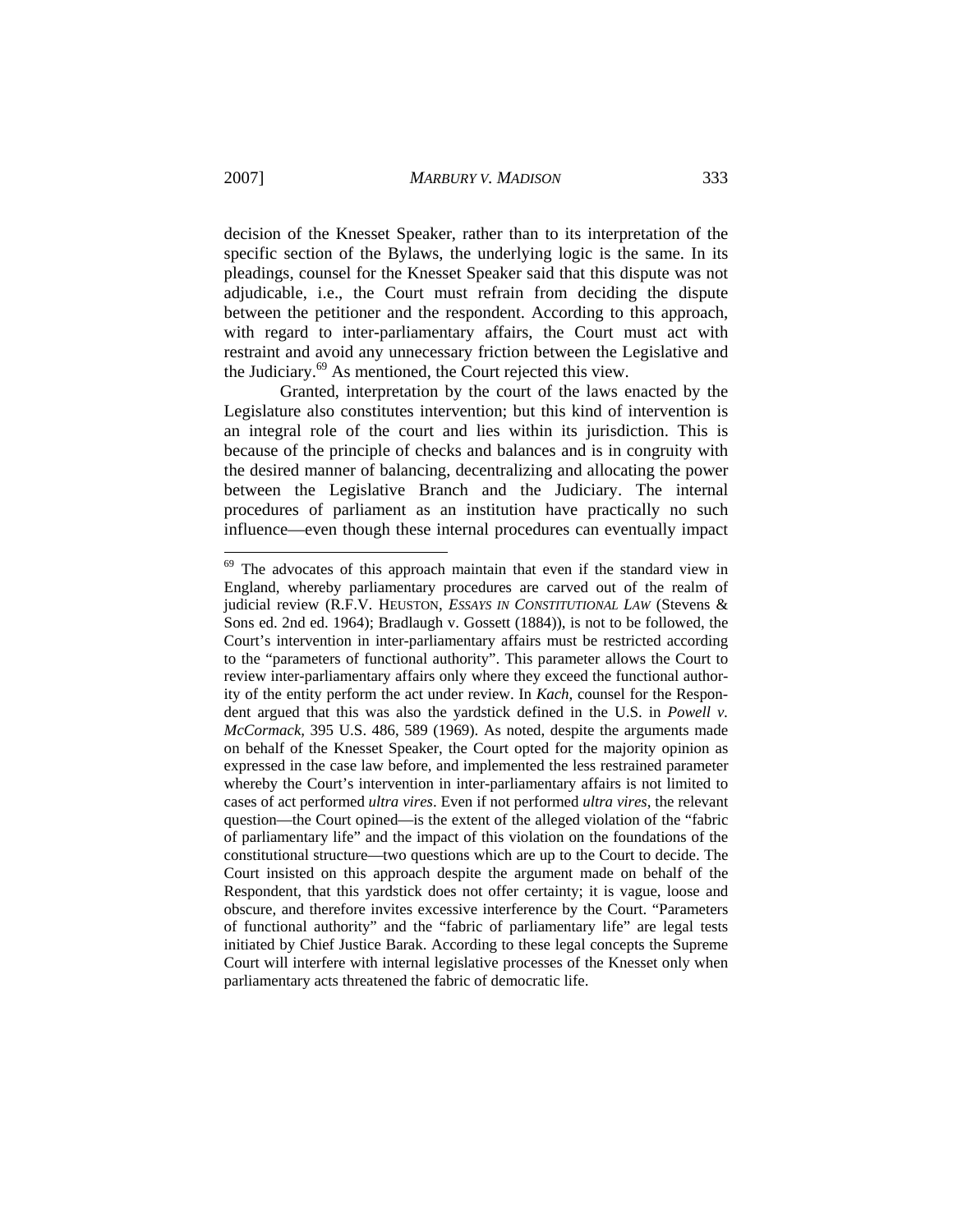the way society conducts itself because the institutional structure and procedures might have an impact on the substance of the acts of parliament.

 Furthermore, the fact that Israel employs the parliamentary system also impacts the question of the court's intervention in interparliamentary procedures. As noted, the Israeli system, which is based on the principle of the sovereignty of the Knesset, puts the parliament above the two other branches of government. That, combined with the fact that the Supreme Court is not a representative institution because of the mechanism by which justices are appointed, leads to the conclusion that the structure of the Israeli system calls for special care with regard to the interference of the Court in the internal activity of the representatives of the people. In any event, it seems that there is room to question the unqualified way in which the Court implemented *Marbury* in *Kach*, without drawing the necessary distinction that while Marshall was analyzing an act of Congress, *Kach* related to the bylaws of the Knesset.

#### **V. EPILOGUE**

 In this paper we tried to compare two cases in which Israel's Supreme Court cited *Marbury*, and Marbury itself.

 The courts in both *Bank Hamizrahi* and *Marbury* empowered themselves to conduct judicial review, and thus forever changed the balance of powers among the three arms of government. In *Marbury*, the purpose of the American court was to reinforce its own status in balance with the other two arms of government. In *Bank Hamizrahi*, the goal of the Israeli court was, in the face of a moral decline in the political and public sector, to put Israel among the enlightened, civilized nations whose systems are founded upon formal constitutions.

 We have shown that, in the absence of a solid constitutional foundation, such as the one existing in the U.S. when Marshall delivered *Marbury*, the ability of the Israeli court to implement *Marbury* was a bit limited. We have further explained the structural and institutional differences between the American and Israeli systems and the implications of these differences on the relationship between the Israeli Supreme Court and the Knesset. We have shown that the structural difference between Israel's parliamentary system, which is based on the principle of the wide sovereignty of the Knesset, and the American presidential system, in which the status of the Congress is inherently